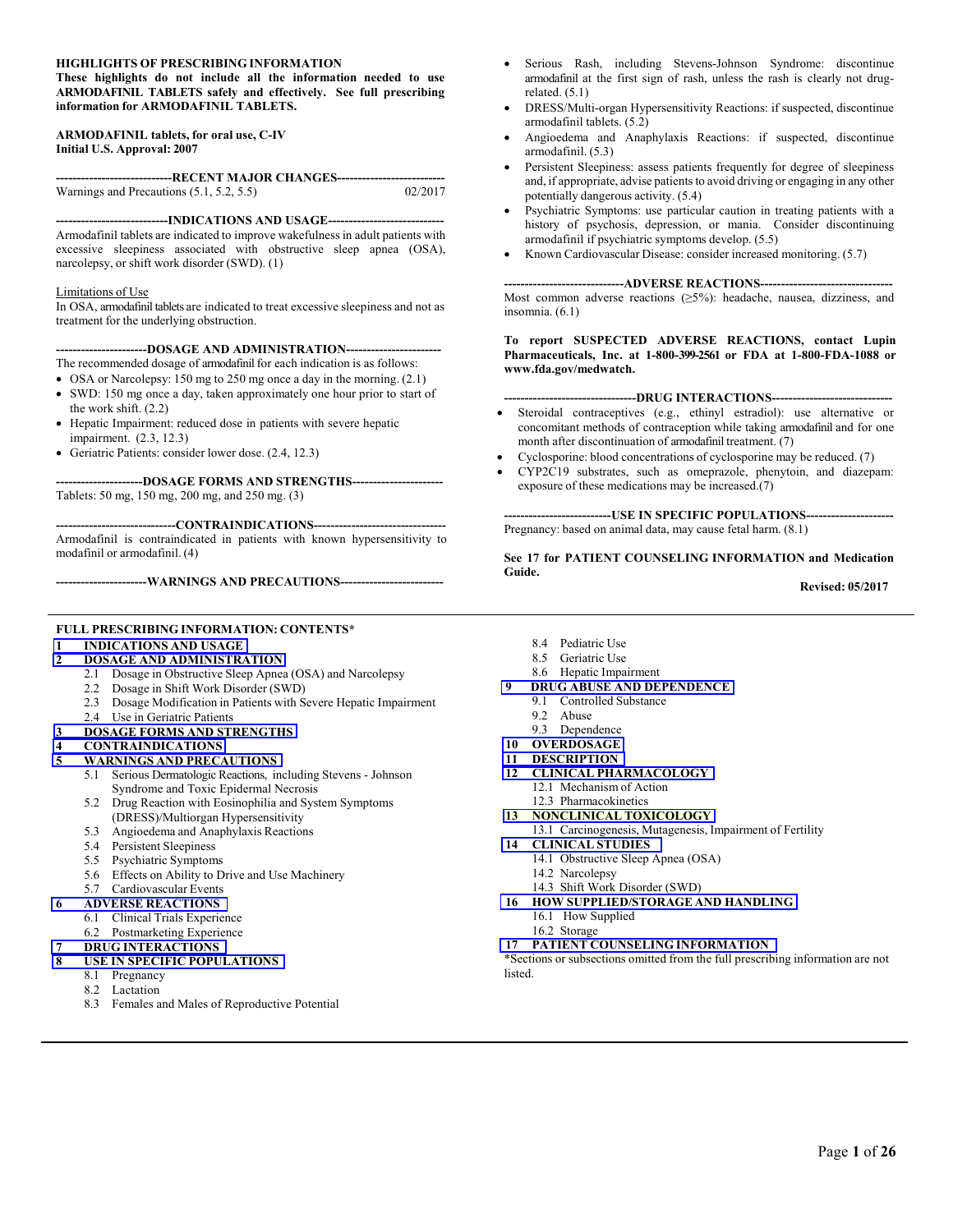# <span id="page-1-0"></span>**FULL PRESCRIBING INFORMATION**

# **1 INDICATIONS AND USAGE**

Armodafinil tablets are indicated to improve wakefulness in adult patients with excessive sleepiness associated with obstructive sleep apnea (OSA), narcolepsy, or shift work disorder (SWD).

## **Limitations of Use**

In OSA, armodafinil tablets are indicated to treat excessive sleepiness and not as treatment for the underlying obstruction. If continuous positive airway pressure (CPAP) is the treatment of choice for a patient, a maximal effort to treat with CPAP for an adequate period of time should be made prior to initiating armodafinil tablets for excessive sleepiness.

## **2 DOSAGE AND ADMINISTRATION**

# **2.1 Dosage in Obstructive Sleep Apnea (OSA) and Narcolepsy**

The recommended dosage of armodafinil tablets for patients with OSA or narcolepsy is 150 mg to 250 mg taken orally once a day as a single dose in the morning.

In patients with OSA, doses up to 250 mg/day, given as a single dose, have been well tolerated, but there is no consistent evidence that these doses confer additional benefit beyond that of the 150 mg/day dose *[see CLINICAL PHARMACOLOGY (12.3) and CLINICAL STUDIES (14.1, 14.2)]*.

# **2.2 Dosage in Shift Work Disorder (SWD)**

The recommended dosage of armodafinil tablets for patients with SWD is 150 mg taken orally once a day as a single dose approximately 1 hour prior to the start of their work shift.

# **2.3 Dosage Modification in Patients with Severe Hepatic Impairment**

In patients with severe hepatic impairment, the dosage of armodafinil tablets should be reduced *[see USE IN SPECIFIC POPULATIONS (8.6) and CLINICAL PHARMACOLOGY (12.3)]*.

# **2.4 Use in Geriatric Patients**

Consideration should be given to the use of lower doses and close monitoring in geriatric patients *[see USE IN SPECIFIC POPULATIONs (8.5)]*.

# **3 DOSAGE FORMS AND STRENGTHS**

- 50 mg White to off white, round, biconvex tablets debossed with "LU" on one side "X41" on the other side.
- 150 mg White to off white, oval, biconvex tablets debossed with "LU" on one side "X43" on the other side.
- 200 mg White to off white, oval, biconvex tablets debossed with "LU" on one side "X44" on the other side.
- 250 mg White to off white, oval, biconvex tablets debossed with "LU" on one side "X45" on the other side.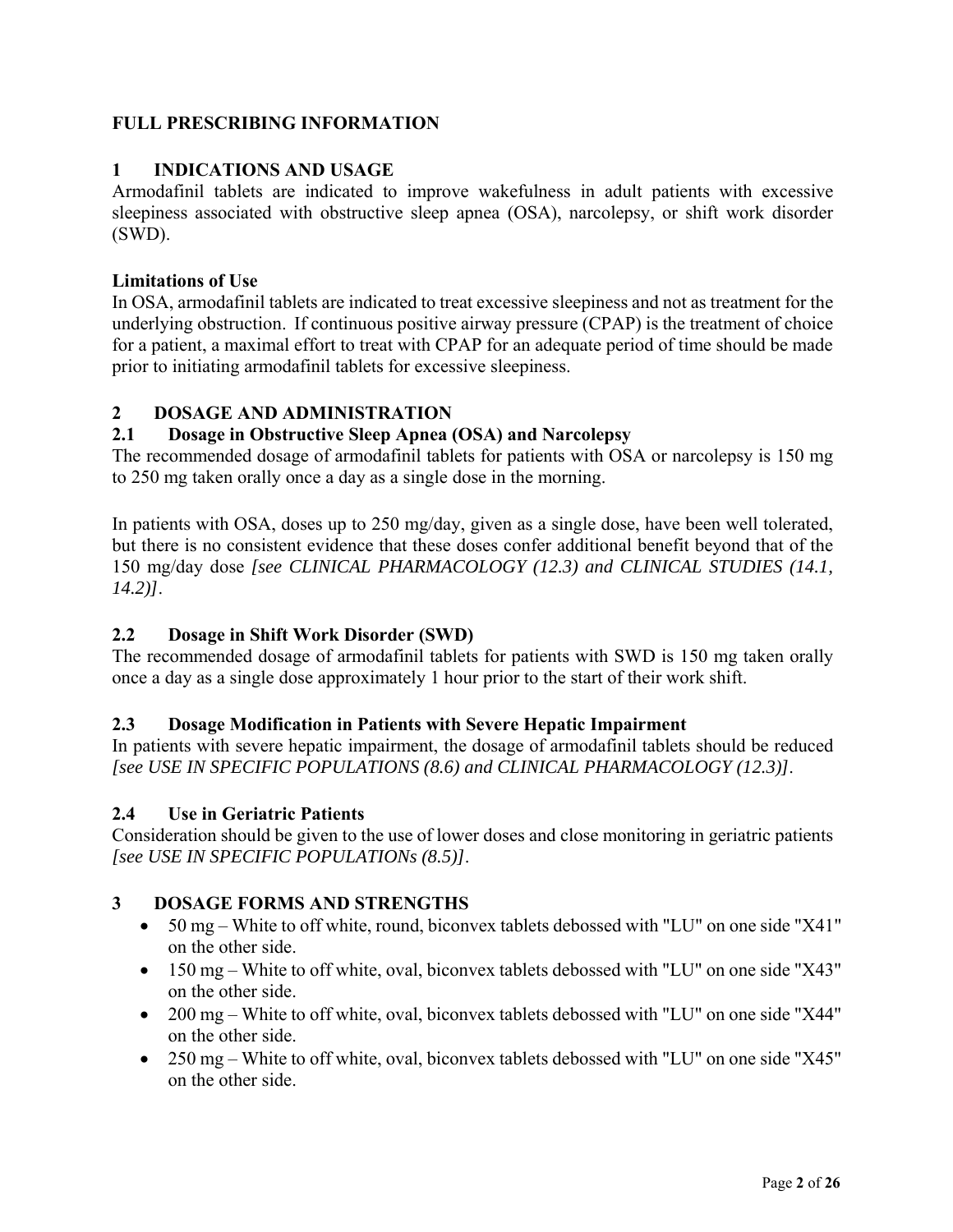# <span id="page-2-0"></span>**4 CONTRAINDICATIONS**

Armodafinil tablets are contraindicated in patients with known hypersensitivity to modafinil or armodafinil or its inactive ingredients *[see WARNINGS AND PRECAUTIONS (5.1, 5.2, 5.3)]*.

# **5 WARNINGS AND PRECAUTIONS**

# **5.1 Serious Dermatologic Reactions, including Stevens - Johnson Syndrome and Toxic Epidermal Necrosis**

Serious rash requiring hospitalization and discontinuation of treatment has been reported in association with the use of armodafinil or modafinil (the racemic mixture of S- and R-enantiomers).

Armodafinil has not been studied in pediatric patients in any setting and is not approved for use in pediatric patients for any indication.

In clinical trials of modafinil, the incidence of rash resulting in discontinuation was approximately 0.8% (13 per 1,585) in pediatric patients (age <17 years); these rashes included 1 case of possible Stevens-Johnson syndrome (SJS) and 1 case of apparent multi-organ hypersensitivity reaction/Drug Rash with Eosinophilia and Systemic Symptoms (DRESS) *[see WARNINGS AND PRECAUTIONS (5.2)].* Several of the cases were associated with fever and other abnormalities (e.g., vomiting, leukopenia). The median time to rash that resulted in discontinuation was 13 days. No such cases were observed among 380 pediatric patients who received placebo.

Skin and mouth sores, blistering, and ulceration have been reported with modafinil and armodafinil in the postmarketing setting. Recurrence of signs and symptoms of serious dermatologic reactions following rechallenge has been reported in some cases.

Rare cases of serious or life-threatening rash, including SJS and toxic epidermal necrolysis (TEN), have been reported in adults and children in worldwide post-marketing experience with modafini and armodafinil.

There are no factors, including duration of therapy, that are known to predict the risk of occurrence or the severity of rash associated with modafinil or armodafinil. In cases where the time to onset was reported, serious rash occurred 1 day to 2 months after initiation of treatment, but isolated cases of serious dermatologic reactions have been reported with symptoms beginnings after prolonged treatment (e.g., 3 months).

Although benign rashes also occur with armodafinil, it is not possible to reliably predict which rashes will prove to be serious. Accordingly, armodafinil should be discontinued at the first sign of rash, skin or mouth sores, or blistering or ulceration, unless the rash is clearly not drug-related. Discontinuation of treatment may not prevent a rash from becoming life-threatening or permanently disabling or disfiguring.

# **5.2 Drug Reaction with Eosinophilia and System Symptoms (DRESS)/Multiorgan Hypersensitivity**

DRESS, also known as multi-organ hypersensitivity, has been reported with armodafinil. DRESS typically, although not exclusively, presents with fever, rash, lymphadenopathy, and/or facial swelling, in association with other organ system involvement, such as hepatitis, nephritis, hematologic abnormalities, myocarditis, or myositis, sometimes resembling an acute viral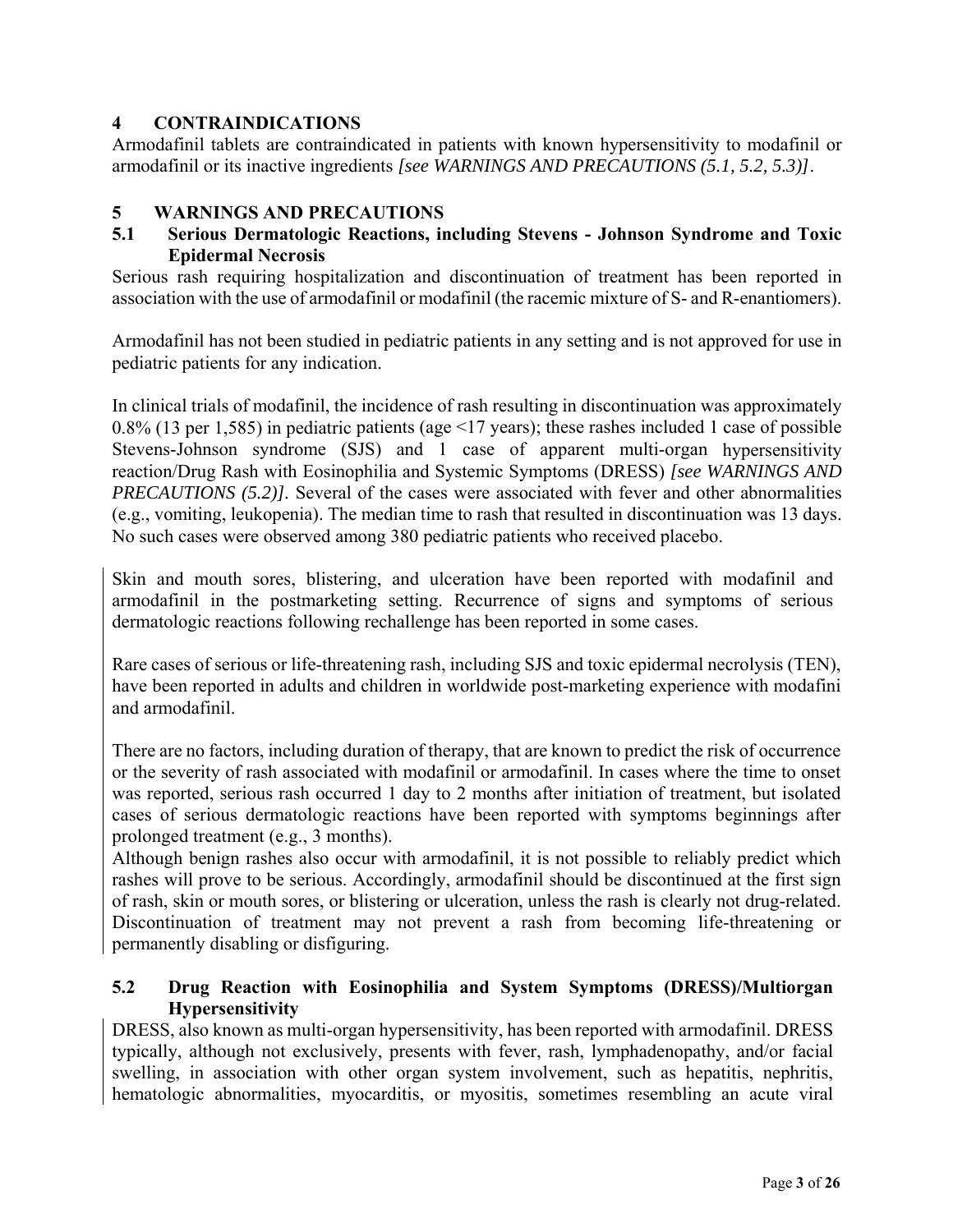infection. Eosinophilia is often present. This disorder is variable in its expression, and other organ systems not noted here may be involved. It is important to note that early manifestations of hypersensitivity (e.g., fever, lymphadenopathy) may be present even though rash is not evident.

One fatal case of DRESS that occurred in close temporal association (3 weeks) with the initiation of armodafinil treatment has been reported in the postmarketing setting. In addition, multi-organ hypersensitivity reactions, including at least one fatality in post-marketing experience, have occurred in close temporal association (median time to detection 13 days; range 4 to 33) to the initiation of modafinil. Although there have been a limited number of reports, multi-organ hypersensitivity reactions may result in hospitalization or be life-threatening.

If a multi-organ hypersensitivity reaction is suspected, armodafinil should be discontinued. Although there are no case reports to indicate cross-sensitivity with other drugs that produce this syndrome, the experience with drugs associated with multi-organ hypersensitivity would indicate this to be a possibility.

# **5.3 Angioedema and Anaphylaxis Reactions**

Angioedema and hypersensitivity (with rash, dysphagia, and bronchospasm), were observed with armodafinil. Patients should be advised to discontinue therapy and immediately report to their physician any signs or symptoms suggesting angioedema or anaphylaxis (e.g., swelling of face, eyes, lips, tongue or larynx; difficulty in swallowing or breathing; hoarseness).

# **5.4 Persistent Sleepiness**

Patients with abnormal levels of sleepiness who take armodafinil should be advised that their level of wakefulness may not return to normal. Patients with excessive sleepiness, including those taking armodafinil, should be frequently reassessed for their degree of sleepiness and, if appropriate, advised to avoid driving or any other potentially dangerous activity. Prescribers should also be aware that patients may not acknowledge sleepiness or drowsiness until directly questioned about drowsiness or sleepiness during specific activities.

# **5.5 Psychiatric Symptoms**

In pre-approval narcolepsy, OSA and SWD controlled trials of armodafinil, anxiety, agitation, nervousness, and irritability were reasons for treatment discontinuation more often in patients on armodafinil compared to placebo (armodafinil 1.2% and placebo 0.3%). Depression was also a reason for treatment discontinuation more often in patients on armodafinil compared to placebo (armodafinil 0.6% and placebo 0.2%). Cases of suicidal ideation were observed in clinical trials.

Caution should be exercised when armodafinil is given to patients with a history of psychosis, depression, or mania. If psychiatric symptoms develop in association with armodafinil administration, consider discontinuing armodafinil.

Psychiatric adverse reactions have been reported in patients treated with modafinil. Modafinil and armodafinil are very closely related. Therefore, the incidence and type of psychiatric symptoms associated with armodafinil are expected to be similar to the incidence and type of these events with modafinil.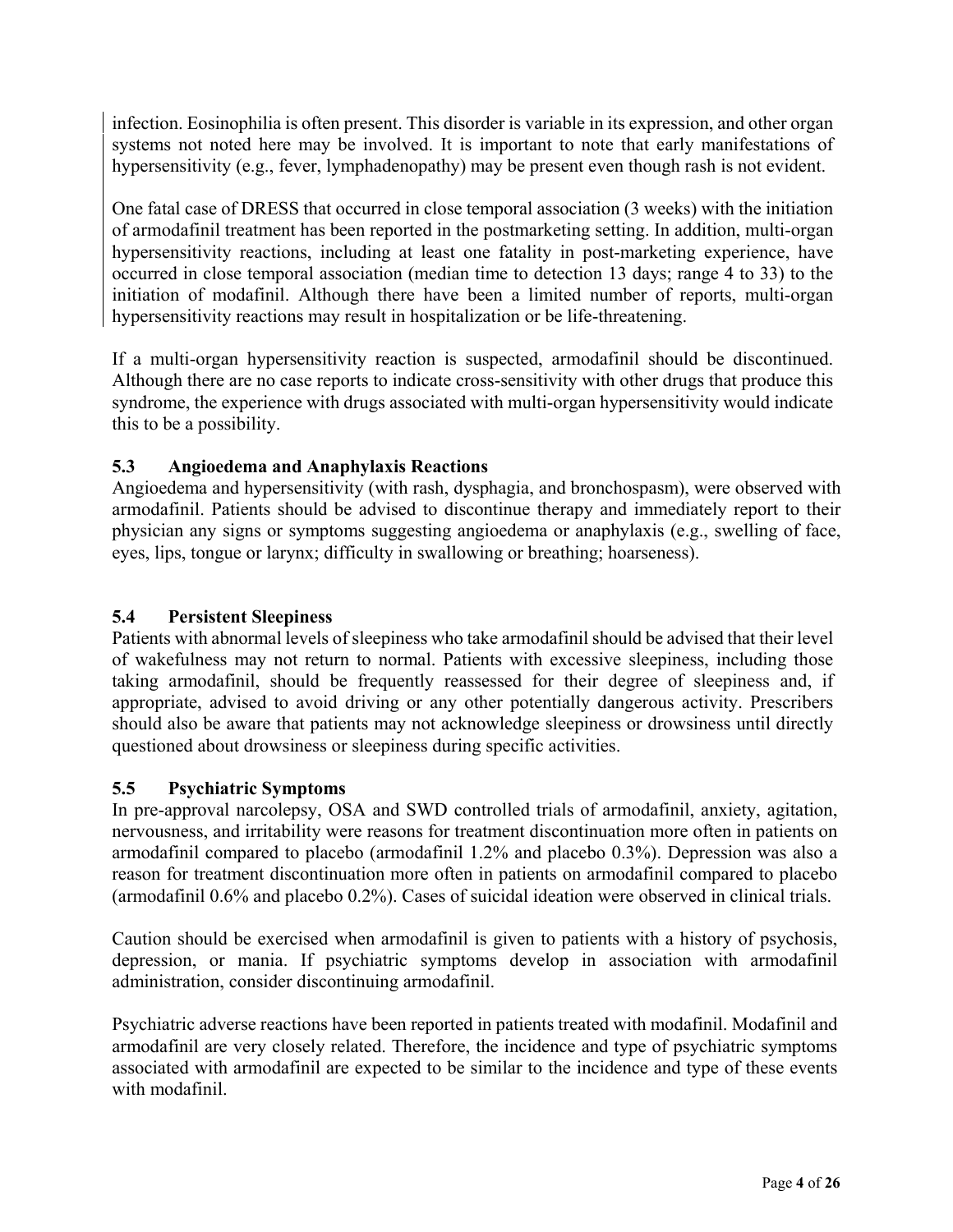<span id="page-4-0"></span>Post-marketing adverse reactions associated with the use of armodafinil, some of which have resulted in hospitalization, have included mania, delusions, hallucinations, suicidal ideation, and aggression. Many, but not all, patients who developed psychiatric adverse reactions had a prior psychiatric history. In these cases, reported armodafinil total daily doses ranged from 50 mg to 450 mg, which includes doses below and above the recommended dosages.

# **5.6 Effects on Ability to Drive and Use Machinery**

Although armodafinil has not been shown to produce functional impairment, any drug affecting the central nervous system (CNS) may alter judgment, thinking or motor skills. Patients should be cautioned about operating an automobile or other hazardous machinery until it is reasonably certain that armodafinil therapy will not adversely affect their ability to engage in such activities.

# **5.7 Cardiovascular Events**

In clinical studies of modafinil, cardiovascular adverse reactions, including chest pain, palpitations, dyspnea and transient ischemic T- wave changes on ECG were observed in three subjects in association with mitral valve prolapse or left ventricular hypertrophy. It is recommended that armodafinil tablets not be used in patients with a history of left ventricular hypertrophy or in patients with mitral valve prolapse who have experienced the mitral valve prolapse syndrome when previously receiving CNS stimulants. Findings suggestive of mitral valve prolapse syndrome include but are not limited to ischemic ECG changes, chest pain, or arrhythmia. If new onset of any of these findings occurs, consider cardiac evaluation.

Blood pressure monitoring in short term  $(\leq 3$  months) pre-approval controlled trials of OSA, SWD, and narcolepsy showed small average increases in mean systolic and diastolic blood pressure in patients receiving armodafinil as compared to placebo (1.2 to 4.3 mmHg in the various experimental groups). There was also a slightly greater proportion of patients on armodafinil requiring new or increased use of antihypertensive medications (2.9%) compared to patients on placebo (1.8%). There was a small, but consistent, average increase in pulse rate over placebo in pre-approval controlled trials. This increase varied from 0.9 to 3.5 BPM. Increased monitoring of heart rate and blood pressure may be appropriate in patients on armodafinil. Caution should be exercised when prescribing armodafinil to patients with known cardiovascular disease.

# **6 ADVERSE REACTIONS**

The following serious adverse reactions are described below and elsewhere in the labeling:

- Serious Dermatologic Reactions *[see WARNINGS AND PRECAUTIONS (5.1)]*
- Drug Reaction with Eosinophilia and System Symptoms (DRESS)/Multiorgan Hypersensitivity *[see WARNINGS AND PRECAUTIONS (5.2)]*
- Angioedema and Anaphylaxis Reactions *[see WARNINGS AND PRECAUTIONS (5.3)]*
- Persistent Sleepiness *[see WARNINGS AND PRECAUTIONS (5.4)]*
- Psychiatric Symptoms *[see WARNINGS AND PRECAUTIONS (5.5)]*
- Effects on Ability to Drive and Use Machinery *[see WARNINGS AND PRECAUTIONS (5.6)]*
- Cardiovascular Events *[see WARNINGS AND PRECAUTIONS (5.7)]*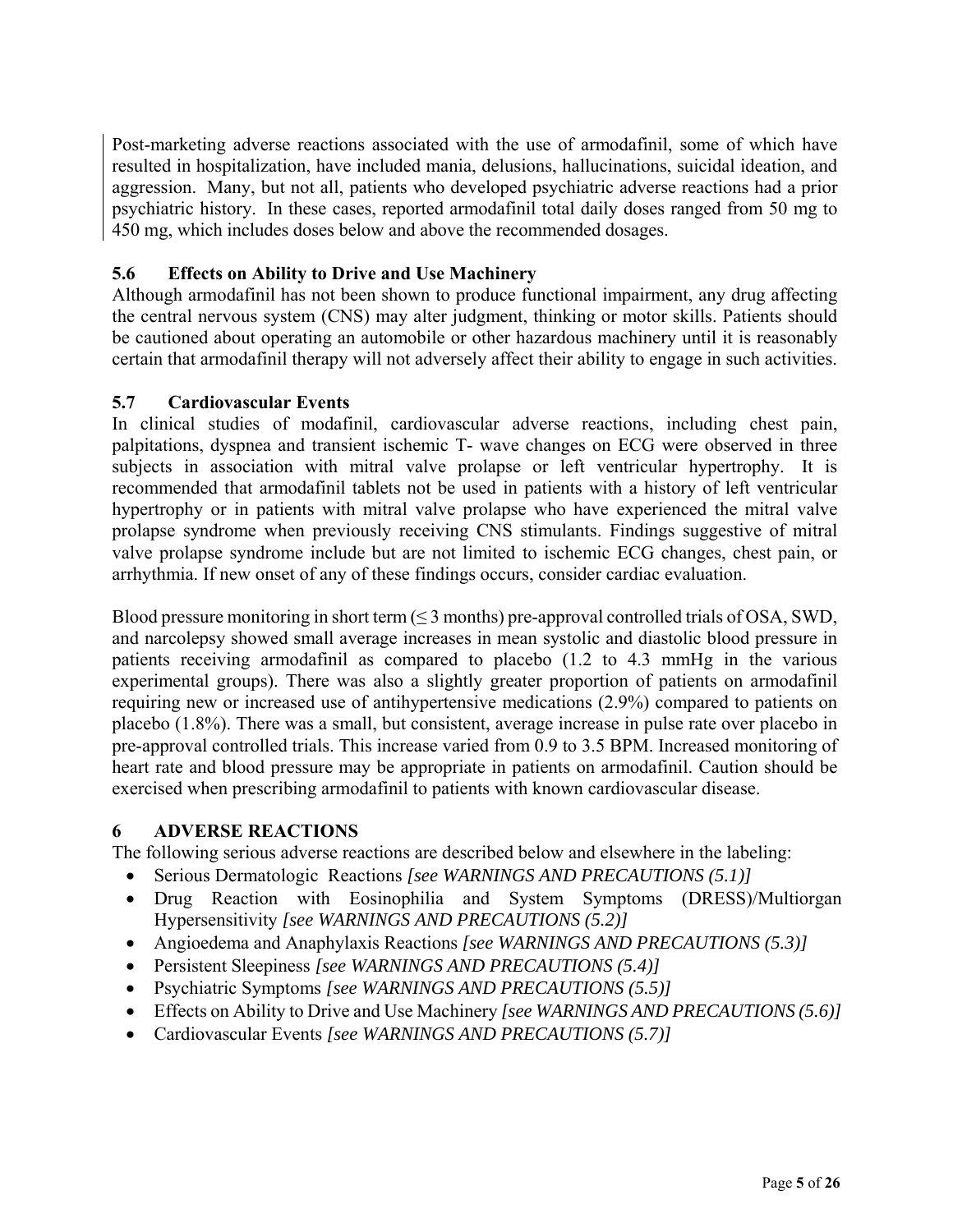## **6.1 Clinical Trials Experience**

Because clinical trials are conducted under widely varying conditions, adverse reaction rates observed in the clinical trials of a drug cannot be directly compared to rates in the clinical trials of another drug and may not reflect the rates observed in practice.

Armodafinil has been evaluated for safety in over 1,100 patients with excessive sleepiness associated with OSA, SWD, and narcolepsy.

### *Most Common Adverse Reactions*

In the placebo-controlled clinical trials, the most common adverse reactions ( $\geq$  5%) associated with the use of armodafinil more frequently than in placebo-treated patients were headache, nausea, dizziness, and insomnia. The adverse reaction profile was similar across the studies.

Table 1 presents the adverse reactions that occurred at a rate of 1% or more and were more frequent in armodafinil-treated patients than in placebo-treated patients in the placebo-controlled clinical trials.

|                                     | Armodafinil    | Placebo          |
|-------------------------------------|----------------|------------------|
|                                     | $(\%)$         | $(\%)$           |
|                                     | $N = 645$      | $N = 445$        |
| Headache                            | 17             | 9                |
| Nausea                              | 7              | 3                |
| <b>Dizziness</b>                    | 5              | $\overline{2}$   |
| Insomnia                            | 5              |                  |
| Anxiety                             | $\overline{4}$ |                  |
| Diarrhea                            | 4              | $\overline{2}$   |
| Dry Mouth                           | 4              |                  |
| Depression                          | $\overline{c}$ | $\overline{0}$   |
| Dyspepsia                           | $\overline{2}$ | 0                |
| Fatigue                             | $\overline{2}$ |                  |
| Palpitations                        | $\overline{2}$ | 1                |
| Rash                                | $\overline{2}$ | $\theta$         |
| Upper Abdominal Pain                | $\overline{2}$ |                  |
| Agitation                           | 1              | $\overline{0}$   |
| Anorexia                            | $\mathbf{1}$   | $\theta$         |
| Constipation                        |                | $\theta$         |
| <b>Contact Dermatitis</b>           |                | $\boldsymbol{0}$ |
| <b>Decreased Appetite</b>           | 1              | $\theta$         |
| Depressed Mood                      | 1              | $\theta$         |
| Disturbance In Attention            | 1              | $\theta$         |
| Dyspnea                             | 1              | $\theta$         |
| Hyperhydrosis                       | $\mathbf{1}$   | $\boldsymbol{0}$ |
| Increased Gamma-Glutamyltransferase | 1              | $\boldsymbol{0}$ |
| <b>Increased Heart Rate</b>         | 1              | $\overline{0}$   |
| Influenza-Like Illness              | 1              | $\theta$         |
| Loose Stools                        |                | $\boldsymbol{0}$ |

## **Table 1: Adverse Reactions in Pooled Placebo-Controlled Clinical Trials\* in OSA, Narcolepsy, and SWD with Armodafinil (150 mg and 250 mg)**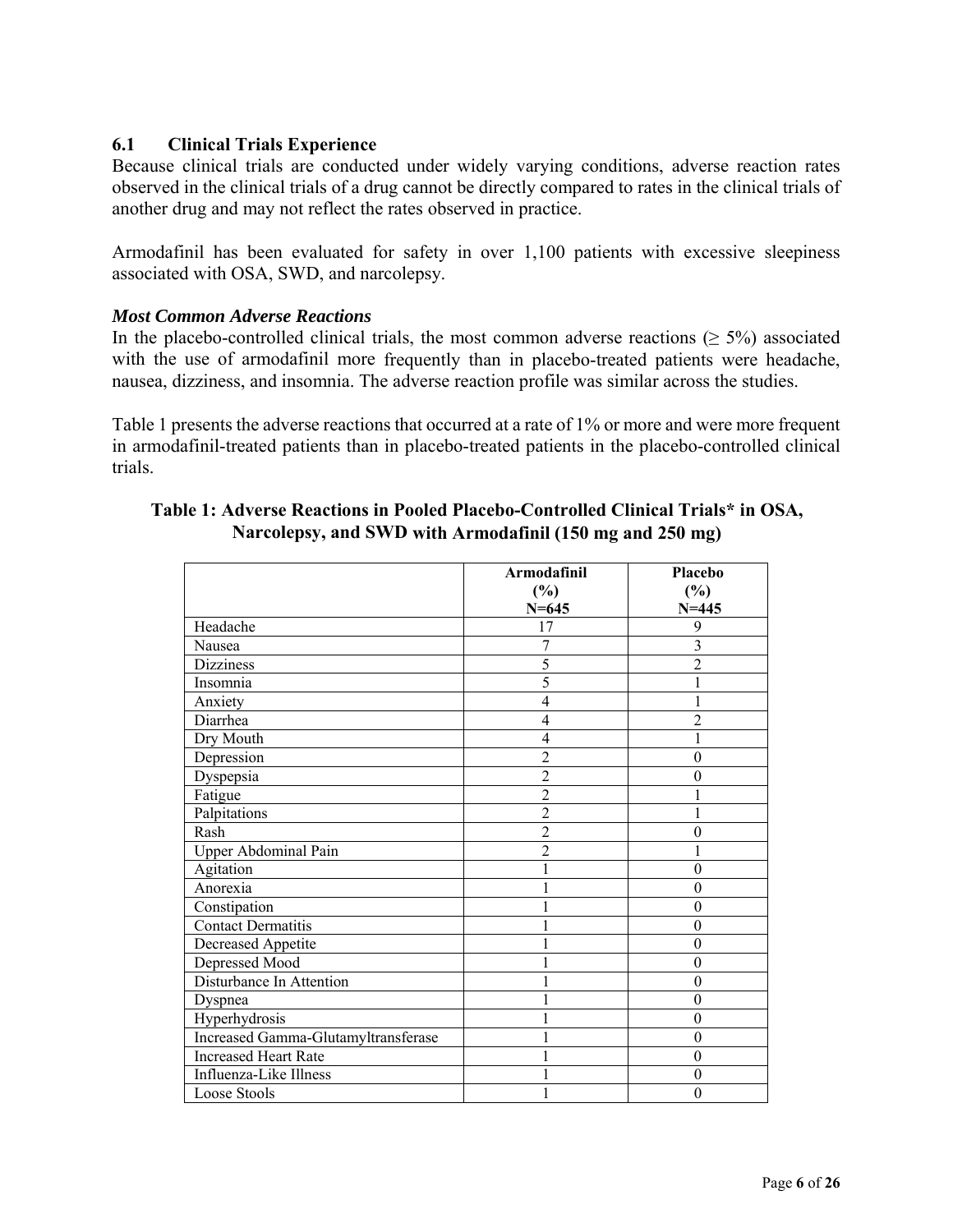|                  | Armodafinil<br>$(\%)$<br>$N = 645$ | Placebo<br>$(\%)$<br>$N = 445$ |
|------------------|------------------------------------|--------------------------------|
| Migraine         |                                    |                                |
| Nervousness      |                                    |                                |
| Pain             |                                    |                                |
| Paresthesia      |                                    |                                |
| Polyuria         |                                    |                                |
| Pyrexia          |                                    |                                |
| Seasonal Allergy |                                    |                                |
| Thirst           |                                    |                                |
| Tremor           |                                    |                                |
| Vomiting         |                                    |                                |

\* Adverse reactions that occurred in  $> 1\%$  of armodafinil-treated patients and greater incidence than that of placebo.

### *Dose-Dependent Adverse Reactions*

In the placebo-controlled clinical trials which compared doses of 150 mg/day and 250 mg/day of armodafinil and placebo, the following adverse reactions were dose-related: headache, rash, depression, dry mouth, insomnia, and nausea. See *Table 2* for additional information.

## **Table 2: Dose-Dependent Adverse Reactions in Pooled Placebo-Controlled Clinical Trials in OSA, Narcolepsy and SWD**

|            | Armodafinil<br>$250$ mg<br>(%)<br>$N=198$ | Armodafinil<br>$150$ mg<br>(%)<br>$N = 447$ | Armodafinil<br>Combined<br>(%)<br>$N = 645$ | Placebo<br>$(\%)$<br>$N = 445$ |
|------------|-------------------------------------------|---------------------------------------------|---------------------------------------------|--------------------------------|
| Headache   | 23                                        | 14                                          |                                             |                                |
| Nausea     |                                           | n                                           |                                             |                                |
| Insomnia   |                                           |                                             |                                             |                                |
| Dry Mouth  |                                           |                                             |                                             |                                |
| Rash       |                                           |                                             |                                             |                                |
| Depression |                                           |                                             |                                             |                                |

### *Adverse Reactions Resulting in Discontinuation of Treatment*

In placebo-controlled clinical trials, 44 of the 645 patients (7%) who received armodafinil discontinued due to an adverse reaction compared to 16 of the 445 (4%) of patients that received placebo. The most frequent reason for discontinuation was headache (1%).

#### *Laboratory Abnormalities*

Clinical chemistry, hematology, and urinalysis parameters were monitored in the studies. Mean plasma levels of gamma glutamyltransferase (GGT) and alkaline phosphatase (AP) were found to be higher following administration of armodafinil, but not placebo. Few patients, however, had GGT or AP elevations outside of the normal range. No differences were apparent in alanine aminotransferase (ALT), aspartate aminotransferase (AST), total protein, albumin, or total bilirubin, although there were rare cases of isolated elevations of AST and/or ALT. A single case of mild pancytopenia was observed after 35 days of treatment and resolved with drug discontinuation. A small mean decrease from baseline in serum uric acid compared to placebo was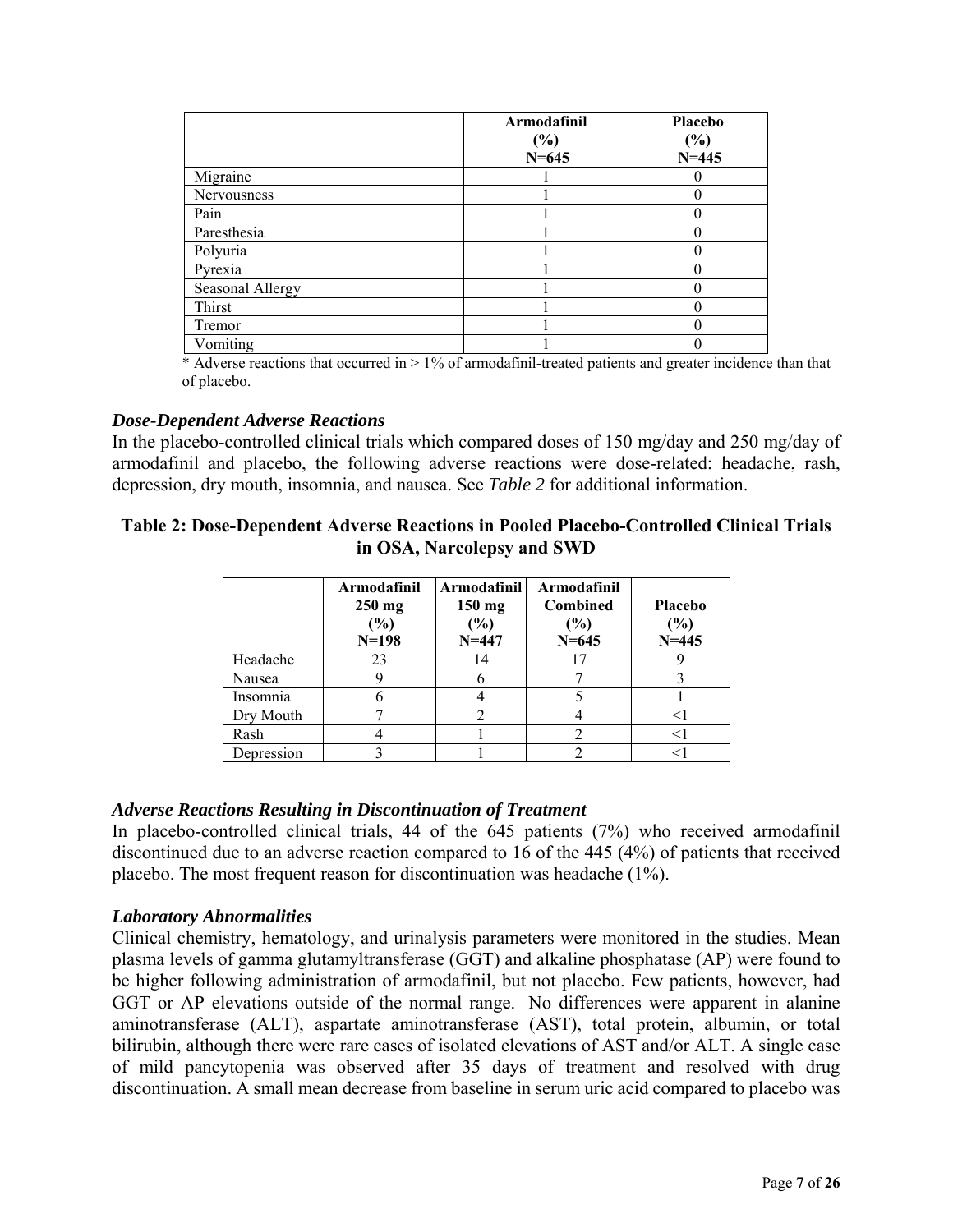<span id="page-7-0"></span>seen in clinical trials. The clinical significance of this finding is unknown.

## **6.2 Postmarketing Experience**

The following adverse reactions have been identified during post approval use of armodafinil. Because these reactions are reported voluntarily from a population of uncertain size, it is not always possible to reliably estimate their frequency or establish a causal relationship to drug exposure.

#### *Gastrointestinal Disorders*

Mouth Sores (including mouth blistering and ulceration)

## **7 DRUG INTERACTIONS**

### **Effects of armodafinil on CYP3A4/5 Substrates**

The clearance of drugs that are substrates for CYP3A4/5 (e.g., steroidal contraceptives, cyclosporine, midazolam, and triazolam) may be increased by armodafinil via induction of metabolic enzymes, which results in lower systemic exposure. Dosage adjustment of these drugs should be considered when these drugs are used concomitantly with armodafinil *[see CLINICAL PHARMACOLOGY (12.3)]*.

The effectiveness of steroidal contraceptives may be reduced when used with armodafinil and for one month after discontinuation of therapy. Alternative or concomitant methods of contraception are recommended for patients taking steroidal contraceptives (e.g., ethinyl estradiol) when treated concomitantly with armodafinil and for one month after discontinuation of armodafinil treatment.

Blood levels of cyclosporine may be reduced when used with armodafinil. Monitoring of circulating cyclosporine concentrations and appropriate dosage adjustment for cyclosporine should be considered when used concomitantly with armodafinil.

### **Effects of Armodafinil on CYP2C19 Substrates**

Elimination of drugs that are substrates for CYP2C19 (e.g., phenytoin, diazepam, propranolol, omeprazole, and clomipramine) may be prolonged by armodafinil via inhibition of metabolic enzymes, with resultant higher systemic exposure. Dose reduction of these drugs may be required when these drugs are used concomitantly with armodafinil.

#### **Warfarin**

More frequent monitoring of prothrombin times/INR should be considered whenever armodafinil is coadministered with warfarin *[see CLINICAL PHARMACOLOGY (12.3)]*.

### *Monoamine Oxidase (MAO) Inhibitors*

Caution should be used when concomitantly administering MAO inhibitors and armodafinil.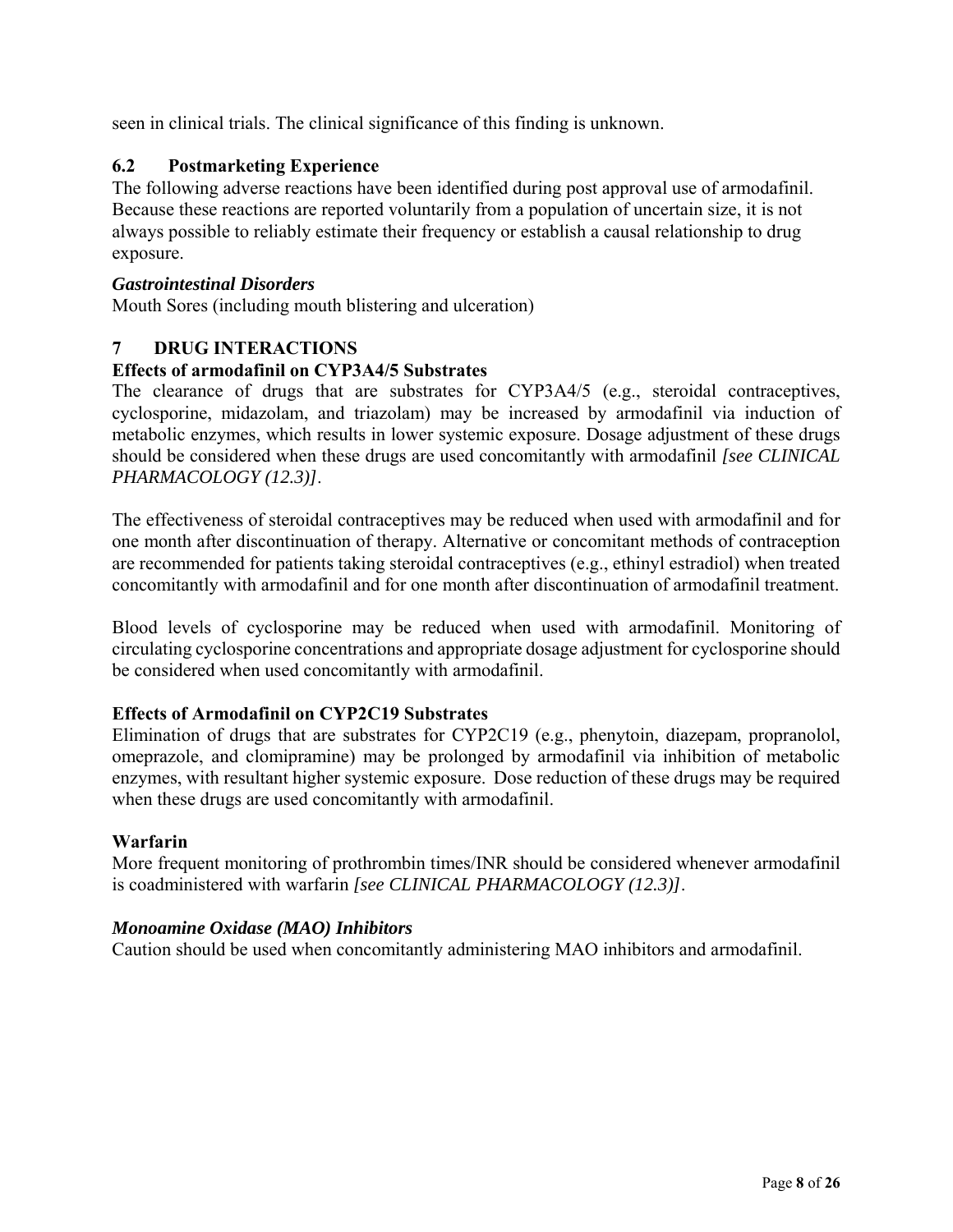## <span id="page-8-0"></span>**8 USE IN SPECIFIC POPULATIONS**

# **8.1 Pregnancy**

# *Risk Summary*

Limited available data on armodafinil use in pregnant women are insufficient to inform a drug associated risk of adverse pregnancy outcomes. Intrauterine growth restriction and spontaneous abortion have been reported in association with armodafinil and modafinil. Although the pharmacology of armodafinil is not identical to that of the sympathomimetic amines, armodafinil shares some pharmacologic properties with this class *[see CLINICAL PHARMACOLOGY (12.1)]*. Some sympathomimetics have been associated with intrauterine growth restriction and spontaneous abortions.

In animal reproduction studies of armodafinil (R-modafinil) and modafinil (a mixture of R-and Smodafinil) conducted in pregnant rats (armodafinil, modafinil) and rabbits (modafinil) during organogenesis, evidence of developmental toxicity (increased embryofetal and offspring mortality, decreased fetal growth) was observed at clinically relevant plasma exposures.

All pregnancies have a background risk of birth defects, loss, or other adverse outcomes. The estimated background risk of major birth defects and miscarriage for the indicated populations is unknown. In the U.S. general population, the estimated background risk of major birth defects and miscarriage in clinically recognized pregnancies is 2 to 4% and 15 to 20%, respectively.

### *Data*

### *Animal Data:*

Oral administration of armodafinil (60, 200, or 600 mg/kg/day) to pregnant rats throughout organogenesis resulted in decreased fetal body weight and increased incidences of fetal variations indicative of growth delay at the highest dose, which was also maternally toxic. The highest noeffect dose for embryofetal developmental toxicity in rat (200 mg/kg/day) was associated with a plasma armodafinil exposure (AUC) less than that in humans at the maximum recommended human dose (MRHD) of armodafinil tablets (250 mg/day).

Modafinil (50, 100, or 200 mg/kg/day) administered orally to pregnant rats throughout organogenesis produced an increase in resorptions and an increased incidence of fetal variations at the highest dose tested. The higher no-effect dose for embryofetal developmental toxicity (100 mg/kg/day) was associated with a plasma armodafinil AUC less than that in humans at the MRHD of armodafinil tablets. However, in a subsequent rat study of up to 480 mg/kg/day of modafinil, no adverse effects on embryofetal development were observed.

In a study in which modafinil (45, 90, or 180 mg/kg/day) was orally administered to pregnant rabbits during organogenesis, embryofetal death was increased at the highest dose. The highest no-effect dose for developmental toxicity (100 mg/kg/day) was associated with a plasma armodafinil AUC less than that in humans at the MRHD of armodafinil tablets.

Modafinil administration to rats throughout gestation and lactation at oral doses of up to 200 mg/kg/day resulted in decreased viability in the offspring at doses greater than 20 mg/kg/day, a dose resulting in a plasma armodafinil AUC less than that in humans at the MRHD of armodafinil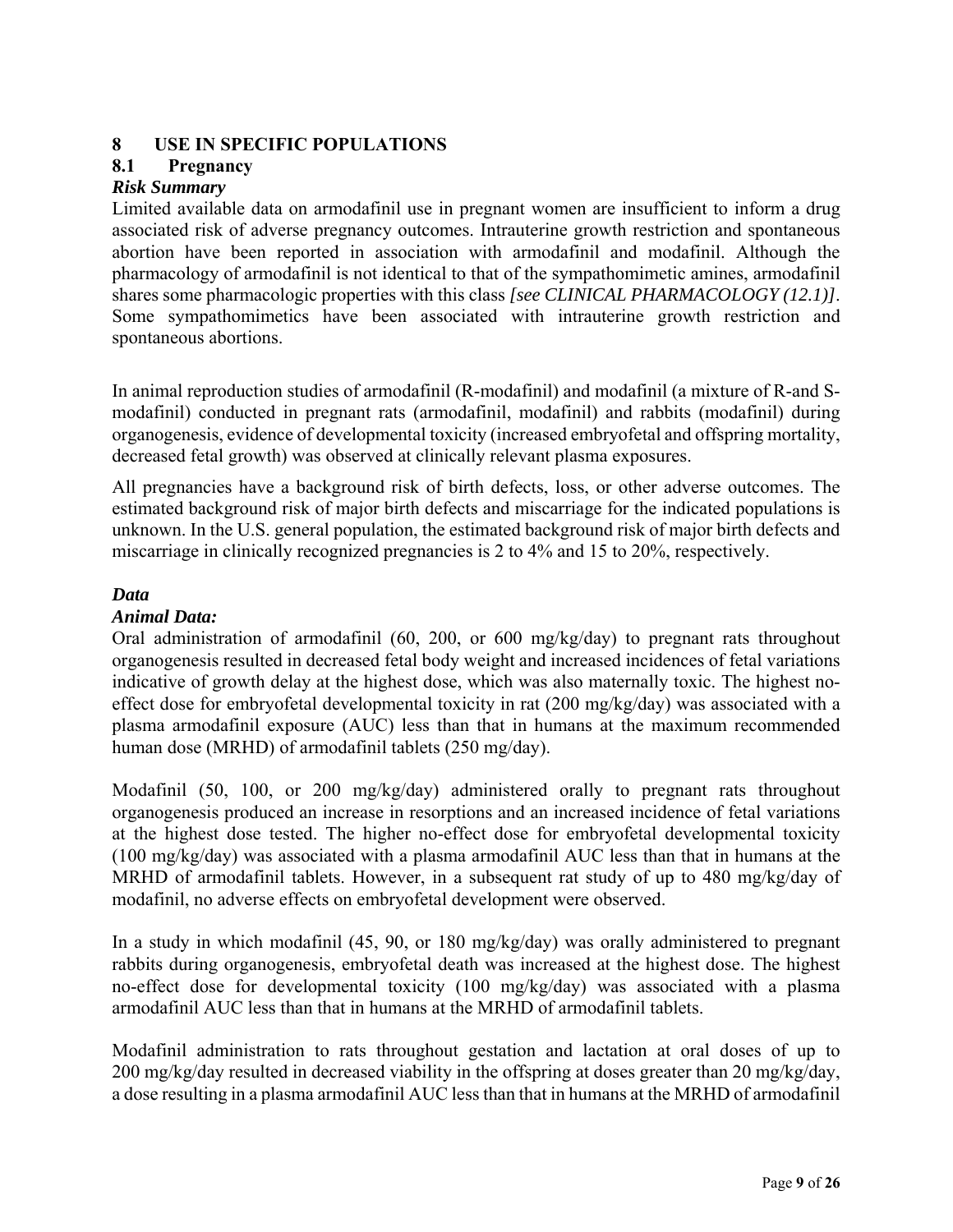<span id="page-9-0"></span>tablets. No effects on postnatal developmental and neurobehavioral parameters were observed in surviving offspring.

# **8.2 Lactation**

## *Risk Summary*

There are no data on the presence of armodafinil or its metabolites in human milk, the effects on the breastfed infant, or the effect of this drug on milk production. Modafinil was present in rat milk when animals were dosed during the lactation period. The developmental and health benefits of breastfeeding should be considered along with the mother's clinical need for armodafinil and any potential adverse effects on the breastfed child from armodafinil or from the underlying maternal condition.

## **8.3 Females and Males of Reproductive Potential**

The effectiveness of hormonal contraceptives may be reduced when used with armodafinil and for one month after discontinuation of therapy. Advise women who are using a hormonal method of contraception to use an additional barrier method or an alternative non-hormonal method of contraception during treatment with armodafinil and for one month after discontinuation of armodafinil treatment *[see DRUG INTERACTIONS (7) and CLINICAL PHARMACOLOGY (12.3)]*.

### **8.4 Pediatric Use**

Safety and effectiveness in pediatric patients have not been established. Serious rash has been seen in pediatric patients receiving modafinil *[see WARNINGS AND PRECAUTIONS (5.1)]*.

### **8.5 Geriatric Use**

In elderly patients, elimination of armodafinil and its metabolites may be reduced as a consequence of aging. Therefore, consideration should be given to the use of lower doses and close monitoring in this population *[see DOSAGE AND ADMINISTRATION (2.4) and CLINICAL PHARMACOLOGY (12.3)].* 

### **8.6 Hepatic Impairment**

The dosage of armodafinil tablets should be reduced in patients with severe hepatic impairment *[see DOSAGE AND ADMINISTRATION (2.3) and CLINICAL PHARMACOLOGY (12.3)]*.

### **9 DRUG ABUSE AND DEPENDENCE**

### **9.1 Controlled Substance**

Armodafinil is a Schedule IV controlled substance.

# **9.2 Abuse**

Abuse of armodafinil has been reported in patients treated with armodafinil tablets. Patterns of abuse have included euphoric mood and use of increasingly large doses or recurrent use of armodafinil for a desired effect. Drug diversion has also been noted. During the postmarketing period, misuse of armodafinil has been observed (e.g., taking armodafinil tablets against a physician's advice, and obtaining armodafinil tablets from multiple physicians).

Abuse of armodafinil, poses a risk of overdosage similar to that seen for modafinil, which may lead to tachycardia, insomnia, agitation, dizziness, anxiety, nausea, headache, dystonia, tremor,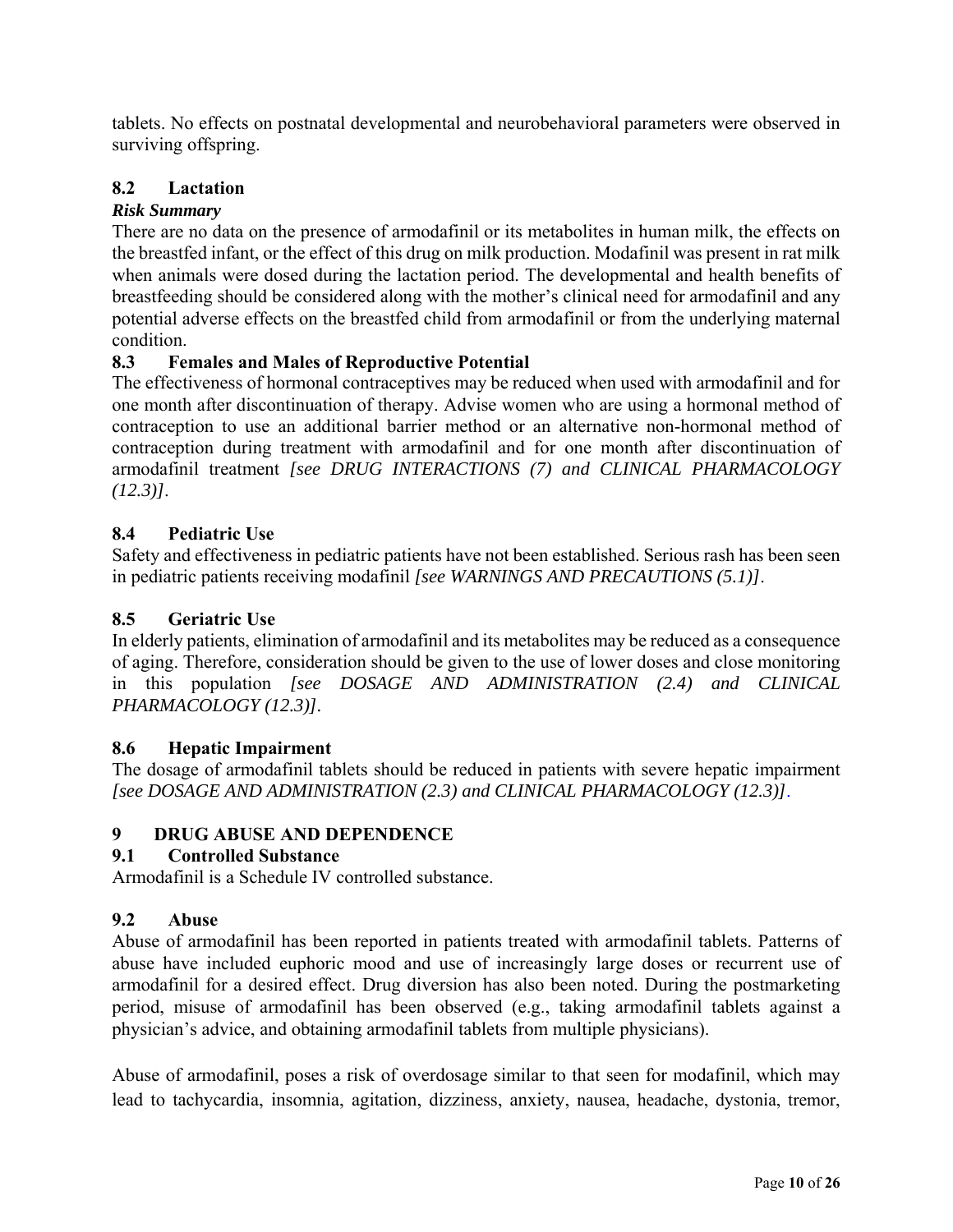<span id="page-10-0"></span>chest pain, hypertension, seizures, delirium, or hallucinations. Other signs and symptoms of CNS stimulant abuse include tachypnea, sweating, dilated pupils, hyperactivity, restlessness, decreased appetite, loss of coordination, flushed skin, vomiting, and abdominal pain.

In humans, modafinil produces psychoactive and euphoric effects, alterations in mood, perception, thinking and feelings, typical of other CNS stimulants. In in vitro binding studies, modafinil binds to the dopamine reuptake site and causes an increase in extracellular dopamine, but no increase in dopamine release. Modafinil is reinforcing, as evidenced by its self-administration in monkeys previously trained to self-administer cocaine. In some studies, modafinil was also partially discriminated as stimulant-like.

Physicians should follow patients closely, especially those with a history of drug and/or stimulant (e.g., methylphenidate, amphetamine, or cocaine) abuse. Patients should be observed for signs of misuse or abuse (e.g., incrementation of doses or drug-seeking behavior).

The abuse potential of modafinil (200, 400, and 800 mg) was assessed relative to methylphenidate (45 and 90 mg) in an inpatient study in individuals experienced with drugs of abuse. Results from this clinical study demonstrated that modafinil produced psychoactive and euphoric effects and feelings consistent with other scheduled CNS stimulants (methylphenidate).

## **9.3 Dependence**

Physical dependence is a state that develops as a result of physiological adaptation in response to repeated drug use, manifested by withdrawal signs and symptoms after abrupt discontinuation or a significant dose reduction of a drug.

Physical dependence can occur in patients treated with armodafinil tablets. Abrupt cessation or dose reduction following chronic use can result in withdrawal symptoms, including shaking, sweating, chills, nausea, vomiting, confusion, aggression, and atrial fibrillation.

Drug withdrawal convulsions, suicidality, fatigue, insomnia, aches, depression and headache have also been observed during the postmarketing period. Also, abrupt withdrawal has caused deterioration of psychiatric symptoms such as depression.

Tolerance is a physiological state characterized by a reduced response to a drug after repeated administration (i.e., a higher dose of a drug is required to produce the same effect that was once obtained at a lower dose).

Multiple cases of development of tolerance to armodafinil tablets have been reported during the postmarketing period.

### **10 OVERDOSAGE**

Fatal overdoses involving modafinil alone or involving armodafinil or modafinil in combination with other drugs have been reported in the postmarketing setting. Symptoms most often accompanying armodafinil or modafinil overdose, alone or in combination with other drugs, have included anxiety, dyspnea, insomnia; central nervous system symptoms such as restlessness,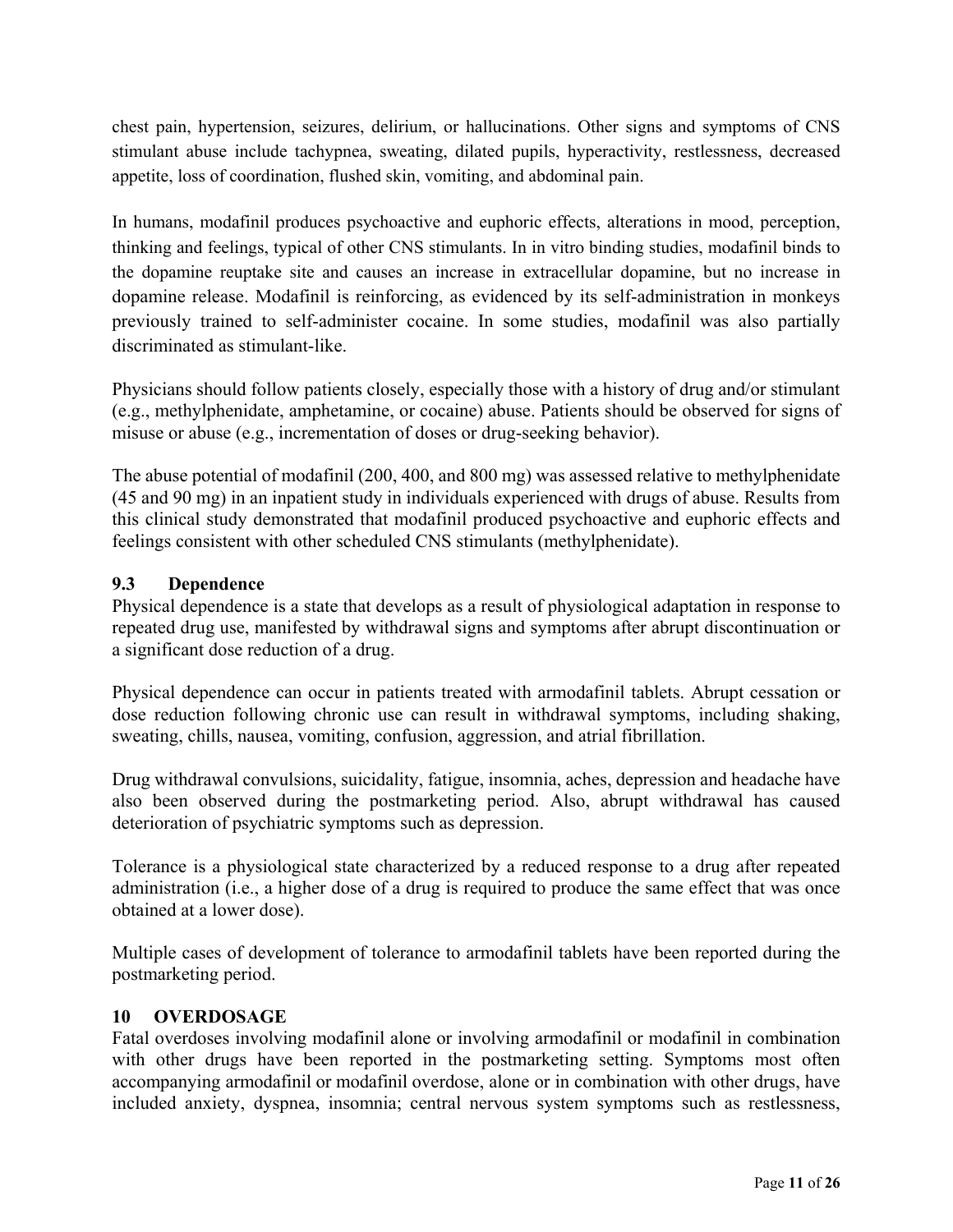<span id="page-11-0"></span>disorientation, confusion, excitation and hallucination; digestive changes such as nausea and diarrhea; and cardiovascular changes such as tachycardia, bradycardia, hypertension and chest pain.

No specific antidote exists for the toxic effects of a armodafinil overdose. Such overdoses should be managed with primarily supportive care, including cardiovascular monitoring.

# **11 DESCRIPTION**

Armodafinil is a wakefulness-promoting agent for oral administration. Armodafinil is the R-enantiomer of modafinil which is a 1:1 mixture of the R- and S-enantiomers. The chemical name for armodafinil is  $2-[R]$  (diphenylmethyl)sulfinyl acetamide. The molecular formula is C15H15NO2S and the molecular weight is 273.35.

The chemical structure is:



Armodafinil is a white to off-white, powder that is slightly soluble in water, sparingly soluble in acetone, and soluble in methanol.

Armodafinil tablets contain 50, 150, 200 or 250 mg of armodafinil and the following inactive ingredients: lactose monohydrate, povidone, pregelatinised starch, sodium starch glycolate, sodium stearyl fumarate

# **12 CLINICAL PHARMACOLOGY**

# **12.1 Mechanism of Action**

The mechanism(s) through which armodafinil promotes wakefulness is unknown. Armodafinil (Rmodafinil) has pharmacological properties similar to those of modafinil (a mixture of R- and Smodafinil), to the extent tested in animal and in vitro studies. The R-and S-enantiomers have similar pharmacological actions in animals.

Armodafinil and modafinil have wake-promoting actions similar to sympathomimetic agents including amphetamine and methylphenidate, although their pharmacologic profile is not identical to that of the sympathomimetic amines.

Modafinil-induced wakefulness can be attenuated by the  $\alpha$ 1-adrenergic receptor antagonist, prazosin; however, modafinil is inactive in other in vitro assay systems known to be responsive to α-adrenergic agonists such as the rat vas deferens preparation.

Armodafinil is an indirect dopamine receptor agonist; both armodafinil and modafinil bind in vitro to the dopamine transporter and inhibit dopamine reuptake. For modafinil, this activity has been associated in vivo with increased extracellular dopamine levels in some brain regions of animals. In genetically engineered mice lacking the dopamine transporter (DAT), modafinil lacked wakepromoting activity, suggesting that this activity was DAT-dependent. However, the wake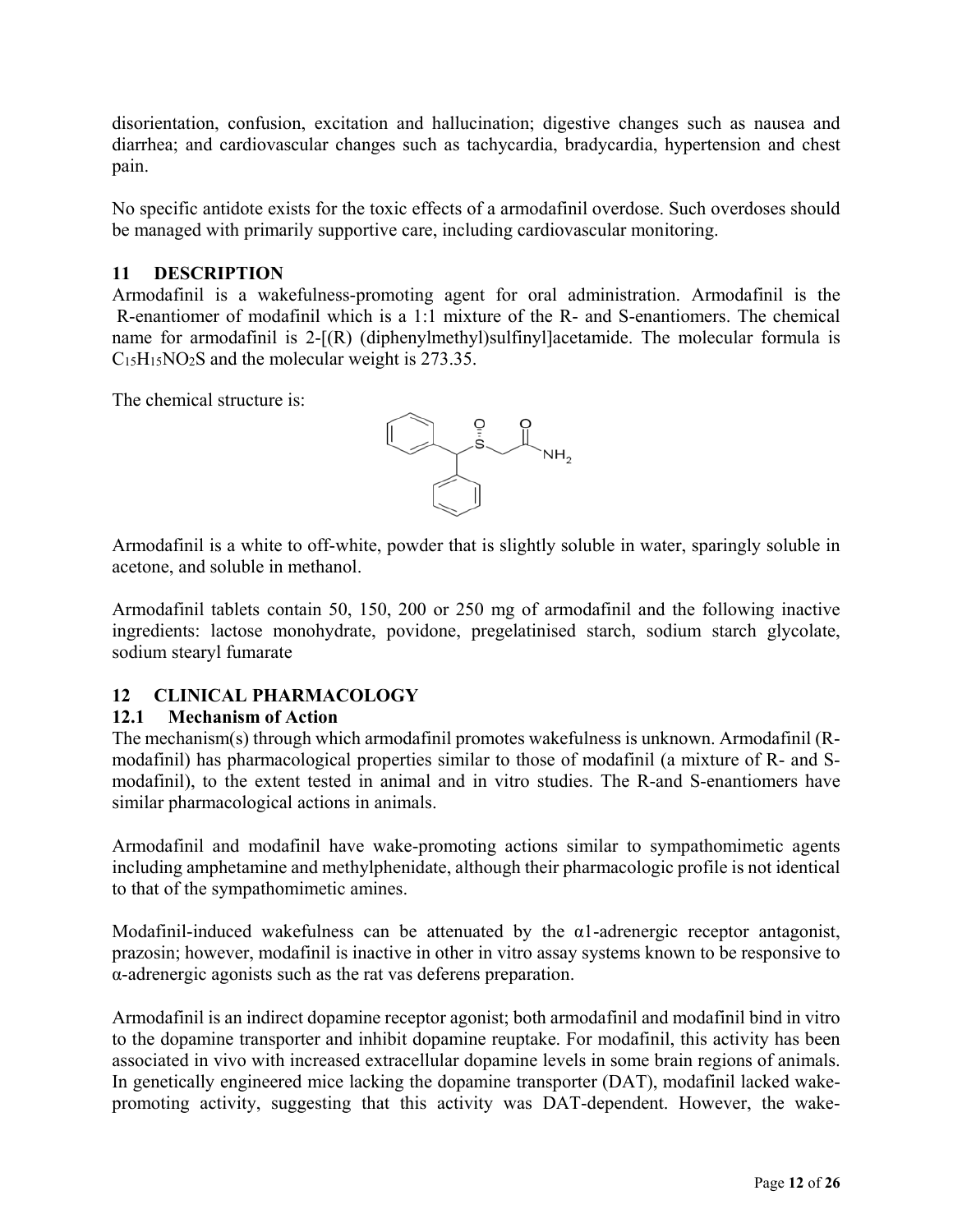promoting effects of modafinil, unlike those of amphetamine, were not antagonized by the dopamine receptor antagonist haloperidol in rats. In addition, alpha-methyl-p-tyrosine, a dopamine synthesis inhibitor, blocks the action of amphetamine, but does not block locomotor activity induced by modafinil.

In addition to its wake-promoting effects and ability to increase locomotor activity in animals, modafinil produces psychoactive and euphoric effects, alterations in mood, perception, thinking, and feelings typical of other CNS stimulants in humans. Modafinil has reinforcing properties, as evidenced by its self-administration in monkeys previously trained to self-administer cocaine; modafinil was also partially discriminated as stimulant-like.

Based on nonclinical studies, two major metabolites, acid and sulfone, of modafinil or armodafinil, do not appear to contribute to the CNS-activating properties of the parent compounds.

## **12.3 Pharmacokinetics**

Armodafinil exhibits linear time-independent kinetics following single and multiple oral dose administration. Increase in systemic exposure is proportional over the dose range of 50 to 400 mg. No time-dependent change in kinetics was observed through 12 weeks of dosing. Apparent steady state for armodafinil was reached within 7 days of dosing. At steady state, the systemic exposure for armodafinil is 1.8 times the exposure observed after a single dose. The concentration-time profiles of the R-enantiomer following administration of a single-dose of 50 mg armodafinil or 100 mg PROVIGIL (modafinil, a 1:1 mixture of R- and S-enantiomers) are nearly superimposable. However, the C<sub>max</sub> and AUC<sub>0-∞</sub>, of armodafinil at steady-state were approximately 37% and 70% higher, respectively, following administration of 200 mg armodafinil than the corresponding values of modafinil following administration of 200 mg PROVIGIL due to the more rapid clearance of the S-enantiomer (elimination half-life approximately 4 hours) as compared to the Renantiomer.

### *Absorption*

Armodafinil is readily absorbed after oral administration. The absolute oral bioavailability was not determined due to the aqueous insolubility of armodafinil, which precluded intravenous administration. Peak plasma concentrations are attained at approximately 2 hours in the fasted state. Food effect on the overall bioavailability of armodafinil is considered minimal; however, time to reach peak concentration (tmax) may be delayed by approximately 2 to 4 hours in the fed state. Since the delay in t<sub>max</sub> is also associated with elevated plasma concentrations later in time, food can potentially affect the onset and time course of pharmacologic action for armodafinil.

# *Distribution*

Armodafinil has an apparent volume of distribution of approximately 42 L. Data specific to armodafinil protein binding are not available. However, modafinil is moderately bound to plasma protein (approximately 60%), mainly to albumin. The potential for interactions of armodafinil with highly protein-bound drugs is considered to be minimal.

# *Elimination*

After oral administration of armodafinil, armodafinil exhibits an apparent monoexponential decline from the peak plasma concentration. The apparent terminal  $t_{\gamma}$  is approximately 15 hours.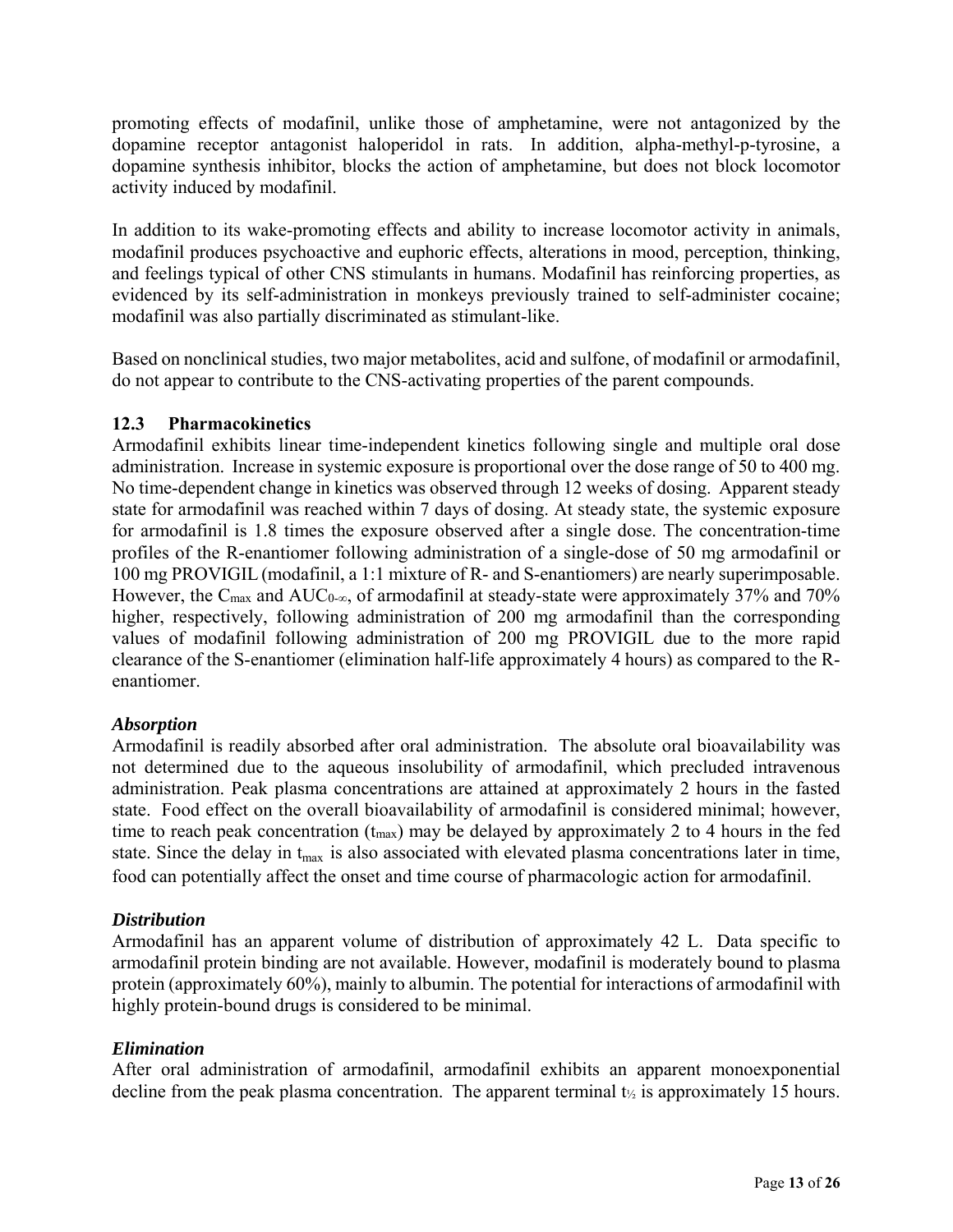The oral clearance of armodafinil is approximately 33 mL/min.

## *Metabolism:*

In vitro and in vivo data show that armodafinil undergoes hydrolytic deamidation, S-oxidation, and aromatic ring hydroxylation, with subsequent glucuronide conjugation of the hydroxylated products. Amide hydrolysis is the single most prominent metabolic pathway, with sulfone formation by cytochrome P450 (CYP) 3A4/5 being next in importance. The other oxidative products are formed too slowly in vitro to enable identification of the enzyme(s) responsible. Only two metabolites reach appreciable concentrations in plasma (i.e., R-modafinil acid and modafinil sulfone).

# *Excretion:*

Data specific to armodafinil disposition are not available. However, modafinil is mainly eliminated via metabolism, predominantly in the liver, with less than 10% of the parent compound excreted in the urine. A total of 81% of the administered radioactivity was recovered in 11 days post-dose, predominantly in the urine (80% vs. 1.0% in the feces).

# *Specific Populations*

### *Age:*

In a clinical study, systemic exposure of armodafinil was approximately 15% higher in elderly subjects ( $\geq 65$  years of age, N=24), corresponding to approximately 12% lower oral clearance (CL/F), as compared to young subjects (18 to 45 years of age, N=25). Systemic exposure of armodafinil acid (metabolite) was approximately 61% and 73% greater for  $C_{\text{max}}$  and  $AUC_{0-\tau}$ , respectively, compared to young subjects. Systemic exposure of the sulfone metabolite was approximately 20% lower for elderly subjects compared with young subjects. A subgroup analysis of elderly subjects demonstrated elderly subjects  $\geq$ 75 and 65 to 74 years of age had approximately 21% and 9% lower oral clearance, respectively, compared to young subjects. Systemic exposure was approximately 10% greater in subjects 65 to 74 years of age (N=17) and 27% greater in subjects  $\geq$ 75 years of age (N=7), respectively, when compared to young subjects. The change is considered not likely to be clinically significant for elderly patients, however, because some elderly patients have greater exposure to armodafinil, consideration should be given to the use of lower doses.

### *Sex*

Population pharmacokinetic analysis suggests no gender effect on the pharmacokinetics of armodafinil.

### *Ethnicity*

The influence of race/ethnicity on the pharmacokinetics of armodafinil has not been studied.

### *Hepatic Impairment:*

The pharmacokinetics and metabolism of modafinil were examined in patients with cirrhosis of the liver (6 men and 3 women). Three patients had stage B or B+ cirrhosis and 6 patients had stage C or C+ cirrhosis (per the Child-Pugh score criteria). Clinically 8 of 9 patients were icteric and all had ascites. In these patients, the oral clearance of modafinil was decreased by about 60% and the steady state concentration was doubled compared to normal patients *[see DOSAGE AND*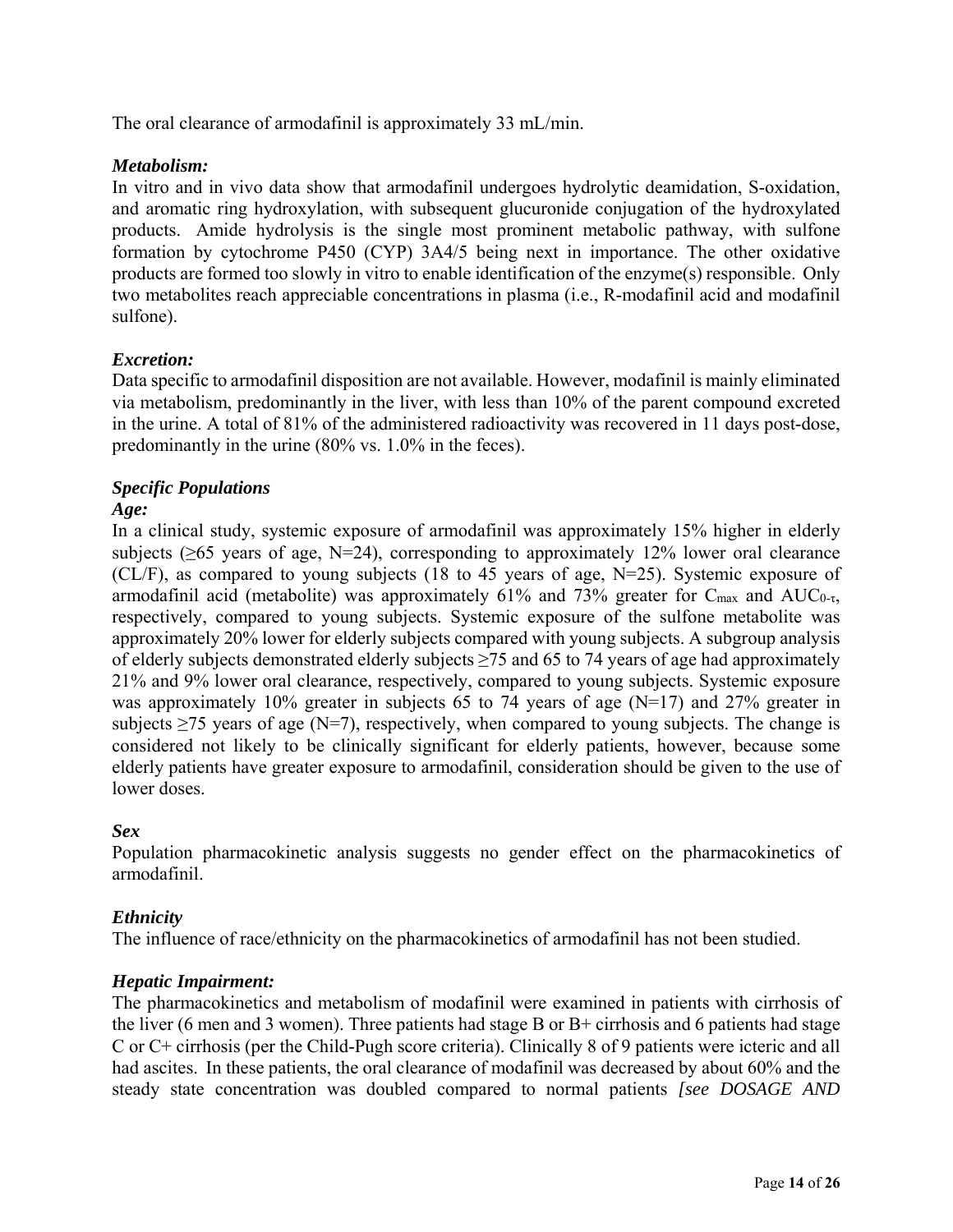## *Renal Impairment:*

In a single dose 200 mg modafinil study, severe chronic renal failure (creatinine clearance ≤20 mL/min) did not significantly influence the pharmacokinetics of modafinil, but exposure to modafinil acid (metabolite) was increased 9-fold.

## *Drug Interactions*

In vitro data demonstrated that armodafinil weakly induces CYP1A2 and possibly CYP3A activities in a concentration-related manner and that CYP2C19 activity is reversibly inhibited by armodafinil. Other CYP activities did not appear to be affected by armodafinil. An in vitro study demonstrated that armodafinil is a substrate of P-glycoprotein.

*Potential Interactions with Drugs That Inhibit, Induce, or Are Metabolized by Cytochrome P450 Isoenzymes and Other Hepatic Enzymes* 

The existence of multiple pathways for armodafinil metabolism, as well as the fact that a non-CYP-related pathway is the most rapid in metabolizing armodafinil, suggest that there is a low probability of substantive effects on the overall pharmacokinetic profile of armodafinil due to CYP inhibition by concomitant medications. However, due to the partial involvement of CYP3A enzymes in the metabolic elimination of armodafinil, coadministration of potent inducers of CYP3A4/5 (e.g., carbamazepine, phenobarbital, rifampin) or inhibitors of CYP3A4/5 (e.g., ketoconazole, erythromycin) could alter the plasma concentrations of armodafinil.

*The Potential of Armodafinil Tablets to Alter the Metabolism of Other Drugs by Enzyme Induction or Inhibition*

# *Drugs Metabolized by CYP3A4/5:*

In vitro data demonstrated that armodafinil is a weak inducer of CYP3A activity in a concentration-related manner. In a clinical study, concomitant administration of armodafinil 250 mg resulted in a reduction in systemic exposure to midazolam by 32% after a single oral dose (5 mg) and 17% after a single intravenous dose (2 mg). Therefore, the blood levels and effectiveness of drugs that are substrates for CYP3A enzymes (e.g., steroidal contraceptives, cyclosporine, midazolam, and triazolam) may be reduced after initiation of concomitant treatment with armodafinil *[see DRUG INTERACTIONS (7)]*.

In a separate clinical study, concomitant administration of armodafinil 250 mg with quetiapine (300 mg to 600 mg daily doses) resulted in a reduction in the mean systemic exposure of quetiapine by approximately 29%. No dose adjustment is required.

### *Drugs Metabolized by CYP1A2:*

In vitro data demonstrated that armodafinil is a weak inducer of CYP1A2 in a concentration-related manner. However, in a clinical study using caffeine as a probe substrate, no significant effect on CYP1A2 activity was observed.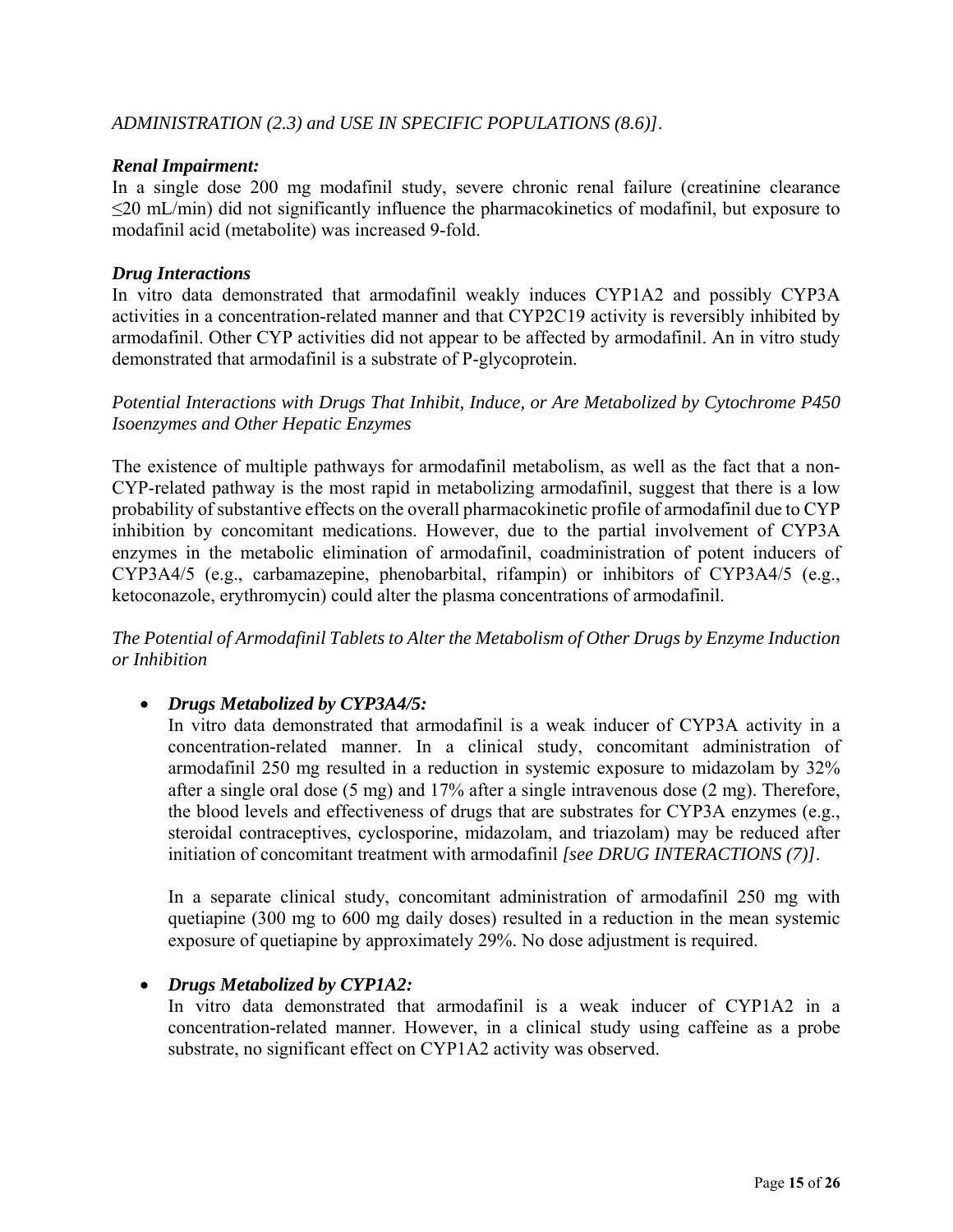# *Drugs Metabolized by CYP2C19:*

In vitro data demonstrated that armodafinil is a reversible inhibitor of CYP2C19 activity. In a clinical study, concomitant administration of armodafinil 400 mg resulted in a 40% increase in exposure to omeprazole after a single oral dose (40 mg), as a result of moderate inhibition of CYP2C19 activity *[see DRUG INTERACTIONS (7)]*.

## *Interactions with CNS Active Drugs:*

Concomitant administration of armodafinil with quetiapine reduced the systemic exposure of quetiapine.

Data specific to armodafinil drug-drug interaction potential with other CNS active drugs are not available. However, the following available drug-drug interaction information on modafinil should be applicable to armodafinil*.*

Concomitant administration of modafinil with methylphenidate or dextroamphetamine produced no significant alterations on the pharmacokinetic profile of modafinil or either stimulant, even though the absorption of modafinil was delayed for approximately one hour.

Concomitant modafinil or clomipramine did not alter the pharmacokinetic profile of either drug; however, one incident of increased levels of clomipramine and its active metabolite desmethylclomipramine was reported in a patient with narcolepsy during treatment with modafinil.

Data specific to armodafinil or modafinil drug-drug interaction potential with monoamine oxidase (MAO) inhibitors are not available *[see DRUG INTERACTIONS (7)]*.

# *Interaction with P-Glycoprotein:*

An in vitro study demonstrated that armodafinil is a substrate of P-glycoprotein. The impact of inhibition of P-glycoprotein is not known.

### *Interactions with Other Drugs:*

Data specific to armodafinil drug-drug interaction potential for additional other drugs are not available. However, the following available drug-drug interaction information on modafinil should be applicable to armodafinil.

Warfarin: Concomitant administration of modafinil with warfarin did not produce significant changes in the pharmacokinetic profiles of R- and S-warfarin. However, since only a single dose of warfarin was tested in this study, an interaction cannot be ruled out *[see DRUG INTERACTIONS (7)]*.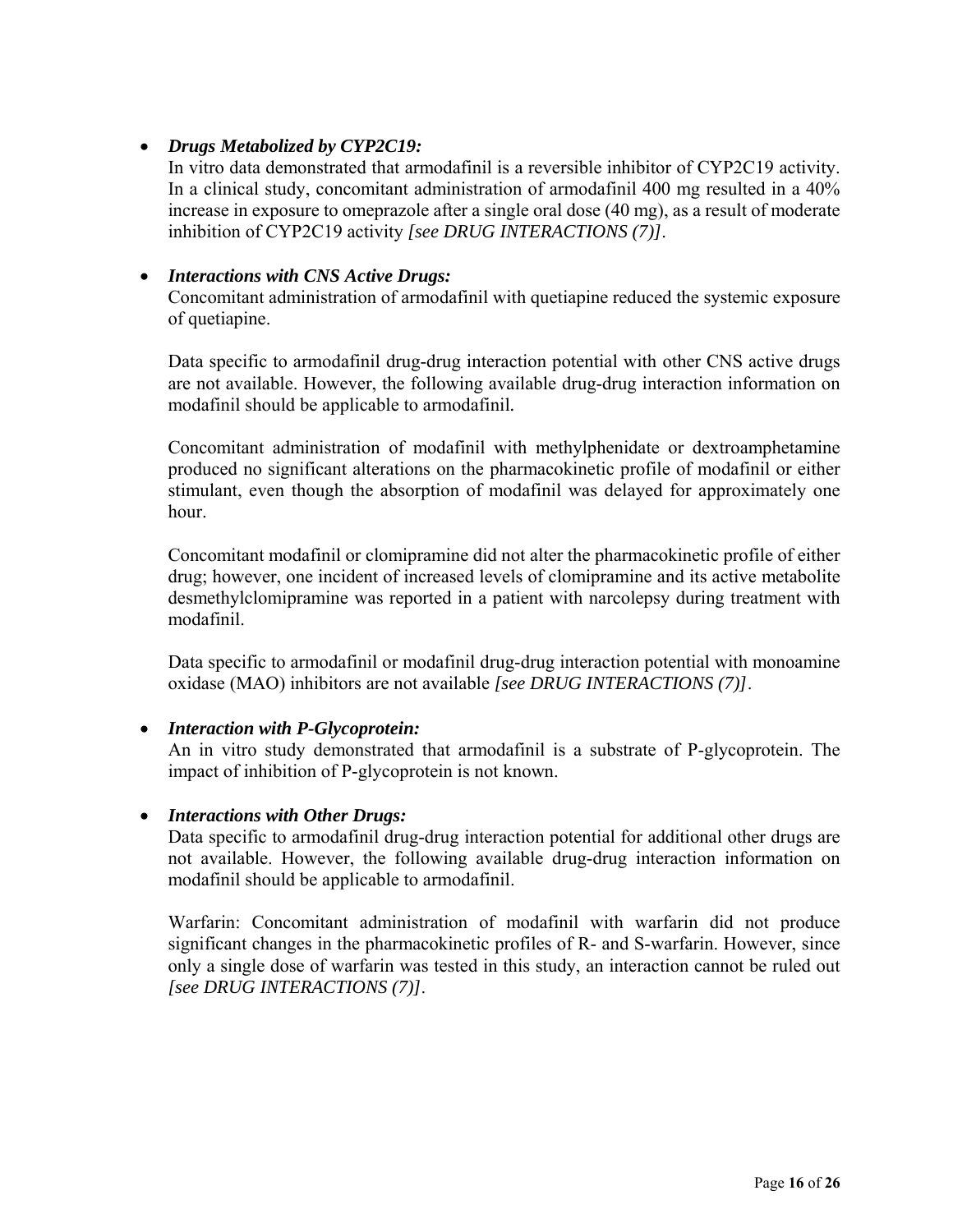# <span id="page-16-0"></span>**13 NONCLINICAL TOXICOLOGY**

## **13.1 Carcinogenesis, Mutagenesis, Impairment of Fertility** *Carcinogenesis*

In a mouse carcinogenicity study, armodafinil (R-modafinil) was administered at oral doses of up to 300 mg/kg/day in males and 100 mg/kg/day in females for approximately two years, no tumorigenic effects were observed.

In a rat carcinogenicity study modafinil (a mixture of R- and S-modafinil) was administered at oral doses of up to 60 mg/kg/day for two years; no tumorigenic effects were observed.

At the highest doses studied in mouse and rat, the plasma armodafinil exposures (AUC) were less than that in humans at the MRHD of armodafinil (250 mg/day).

### *Mutagenesis*

Armodafinil was negative in an in vitro bacterial reverse mutation assay and in an in vitro chromosomal aberration assay in human lymphocytes.

Modafinil was negative in a series of in vitro (i.e., bacterial reverse mutation, mouse lymphoma tk, chromosomal aberration in human lymphocytes, cell transformation in BALB/3T3 mouse embryo cells) or in vivo (mouse bone marrow micronucleus) assays.

### *Impairment of Fertility*

A fertility and early embryonic development (to implantation) study was not conducted with armodafinil alone.

Oral administration of modafinil (doses of up to 480 mg/kg/day) to male and female rats prior to and throughout mating, and continuing in females through day 7 of gestation produced an increase in the time to mate at the highest dose; no effects were observed on other fertility or reproductive parameters. The no-effect dose of 240 mg/kg/day was associated with a plasma armodafinil AUC less than that in humans at the MRHD of armodafinil.

### **14 CLINICAL STUDIES**

### **14.1 Obstructive Sleep Apnea (OSA)**

The effectiveness of armodafinil in improving wakefulness in patients with excessive sleepiness associated with OSA was established in two 12-week, multi-center, placebo-controlled, parallelgroup, double-blind clinical studies of outpatients who met the criteria for OSA. The criteria include either: 1) excessive sleepiness or insomnia, plus frequent episodes of impaired breathing during sleep, and associated features such as loud snoring, morning headaches or dry mouth upon awakening; or 2) excessive sleepiness or insomnia; and polysomnography demonstrating one of the following: more than five obstructive apneas, each greater than 10 seconds in duration, per hour of sleep; and one or more of the following: frequent arousals from sleep associated with the apneas, bradytachycardia, or arterial oxygen desaturation in association with the apneas. In addition, for entry into these studies, all patients were required to have excessive sleepiness as demonstrated by a score  $\geq 10$  on the Epworth Sleepiness Scale (ESS), despite treatment with continuous positive airway pressure (CPAP). Evidence that CPAP was effective in reducing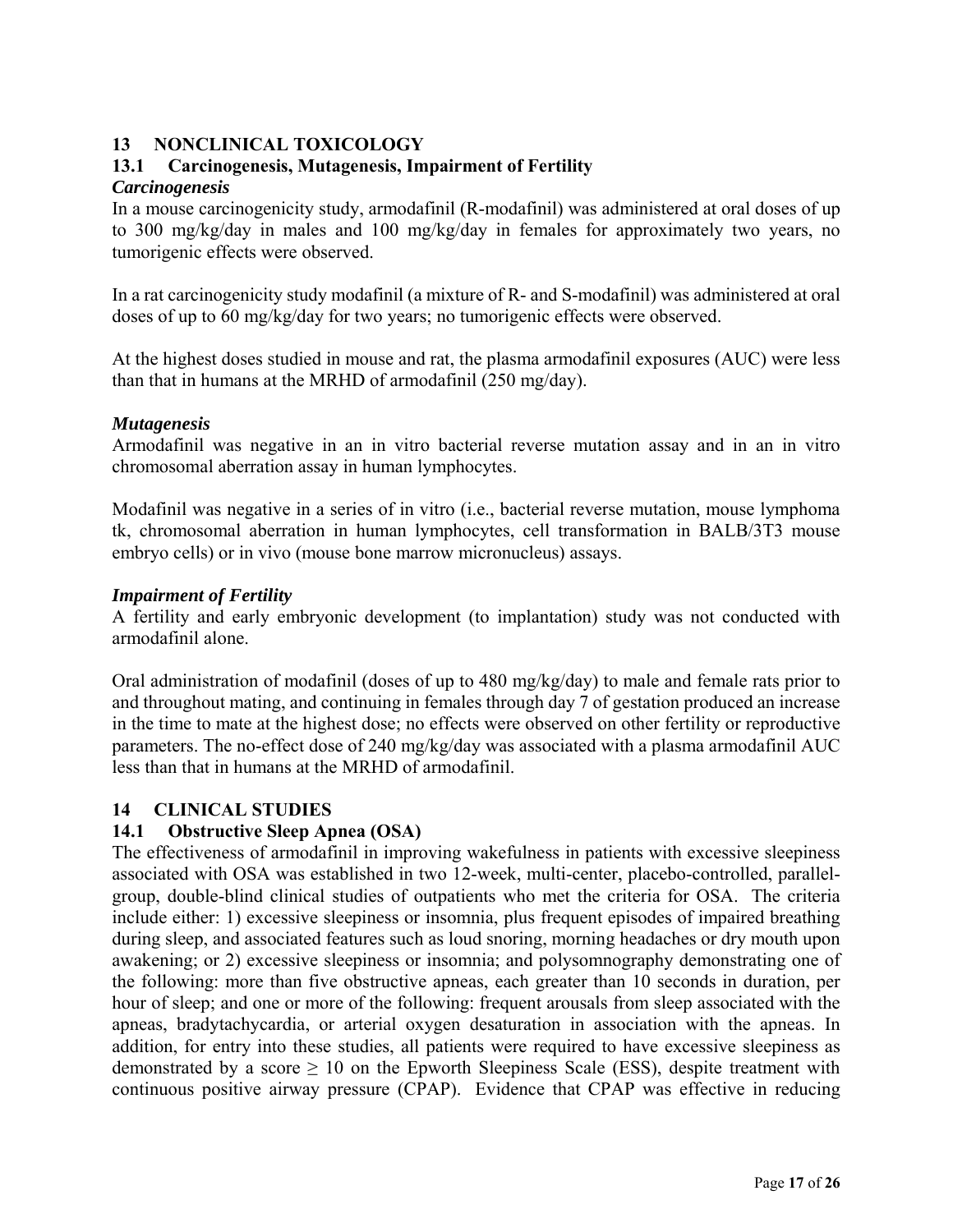episodes of apnea/hypopnea was required along with documentation of CPAP use.

Patients were required to be compliant with CPAP, defined as CPAP use  $\geq$  4 hours/night on  $\geq$  70% of nights. CPAP use continued throughout the study. In both studies, the primary measures of effectiveness were 1) sleep latency, as assessed by the Maintenance of Wakefulness Test (MWT) and 2) the change in the patient's overall disease status, as measured by the Clinical Global Impression of Change (CGI-C) at the final visit. For a successful trial both measures had to show statistically significant improvement.

The MWT measures latency (in minutes) to sleep onset. An extended MWT was performed with test sessions at 2 hour intervals between 9 AM and 7 PM. The primary analysis was the average of the sleep latencies from the first four test sessions (9AM to 3PM). For each test session, the subject was asked to attempt to remain awake without using extraordinary measures. Each test session was terminated after 30 minutes if no sleep occurred or immediately after sleep onset. The CGI-C is a 7-point scale, centered at *No Change*, and ranging from *Very Much Worse* to *Very Much Improved*. Evaluators were not given any specific guidance about the criteria they were to apply when rating patients.

In the first study, a total of 395 patients with OSA were randomized to receive armodafinil 150 mg/day, armodafinil 250 mg/day or matching placebo. Patients treated with armodafinil showed a statistically significant improvement in the ability to remain awake compared to placebotreated patients as measured by the MWT at final visit. A statistically significant greater number of patients treated with armodafinil showed improvement in overall clinical condition as rated by the CGI-C scale at final visit. The average sleep latencies (in minutes) in the MWT at baseline for the trials are shown in Table 3 below, along with the average change from baseline on the MWT at final visit. The percentages of patients who showed any degree of improvement on the CGI-C in the clinical trials are shown in Table 4 below. The two doses of armodafinil produced statistically significant effects of similar magnitudes on the MWT, and also on the CGI-C.

In the second study, 263 patients with OSA were randomized to either armodafinil 150 mg/day or placebo. Patients treated with armodafinil showed a statistically significant improvement in the ability to remain awake compared to placebo-treated patients as measured by the MWT (Table 3). A statistically significant greater number of patients treated with armodafinil showed improvement in overall clinical condition as rated by the CGI-C scale (Table 4).

Nighttime sleep measured with polysomnography was not affected by the use of armodafinil in either study.

# **14.2 Narcolepsy**

The effectiveness of armodafinil in improving wakefulness in patients with excessive sleepiness associated with narcolepsy was established in one 12-week, multi-center, placebo-controlled, parallel-group, double-blind study of outpatients who met the criteria for narcolepsy. A total of 196 patients were randomized to receive armodafinil 150 or 250 mg/day, or matching placebo. The criteria for narcolepsy include either: 1) recurrent daytime naps or lapses into sleep that occur almost daily for at least three months, plus sudden bilateral loss of postural muscle tone in association with intense emotion (cataplexy); or 2) a complaint of excessive sleepiness or sudden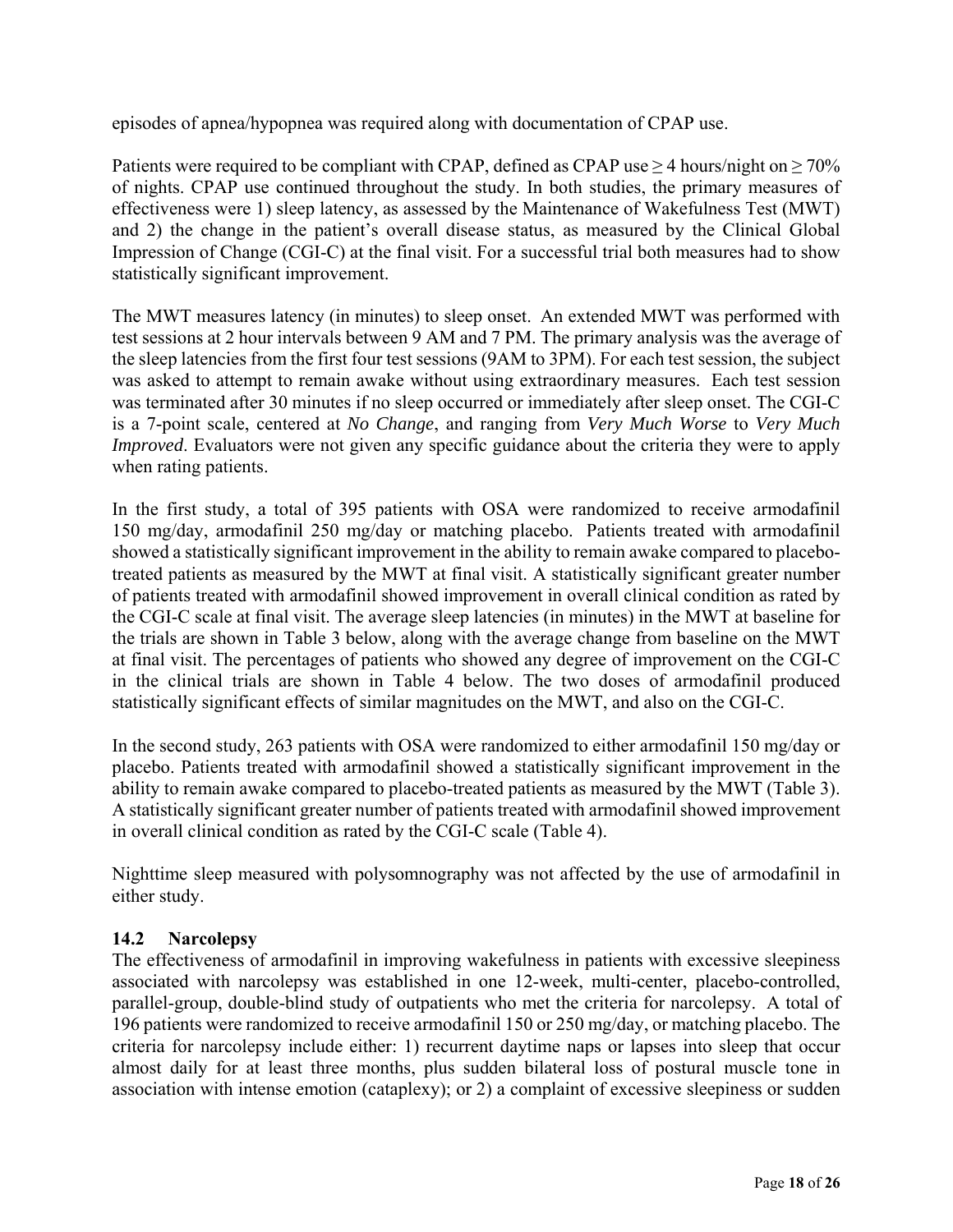muscle weakness with associated features: sleep paralysis, hypnagogic hallucinations, automatic behaviors, disrupted major sleep episode; and polysomnography demonstrating one of the following: sleep latency less than 10 minutes or rapid eye movement (REM) sleep latency less than 20 minutes and a Multiple Sleep Latency Test (MSLT) that demonstrates a mean sleep latency of less than 5 minutes and two or more sleep onset REM periods and no medical or mental disorder accounts for the symptoms. For entry into these studies, all patients were required to have objectively documented excessive daytime sleepiness, via MSLT with a sleep latency of 6 minutes or less and the absence of any other clinically significant active medical or psychiatric disorder. The MSLT, an objective polysomnographic assessment of the patient's ability to fall asleep in an unstimulating environment, measured latency (in minutes) to sleep onset averaged over 4 test sessions at 2-hour intervals. For each test session, the subject was told to lie quietly and attempt to sleep. Each test session was terminated after 20 minutes if no sleep occurred or immediately after sleep onset.

The primary measures of effectiveness were: 1) sleep latency as assessed by the Maintenance of Wakefulness Test (MWT); and 2) the change in the patient's overall disease status, as measured by the CGI-C at the final visit *[see CLINICAL STUDIES (14.1)* for a description of these measures*]*. Each MWT test session was terminated after 20 minutes if no sleep occurred or immediately after sleep onset in this study.

Patients treated with armodafinil showed a statistically significantly enhanced ability to remain awake on the MWT at each dose compared to placebo at final visit [*Table 3*]. A statistically significant greater number of patients treated with armodafinil at each dose showed improvement in overall clinical condition as rated by the CGI-C scale at final visit [*Table 4*].

The two doses of armodafinil produced statistically significant effects of similar magnitudes on the CGI-C. Although a statistically significant effect on the MWT was observed for each dose, the magnitude of effect was observed to be greater for the higher dose.

Nighttime sleep measured with polysomnography was not affected by the use of armodafinil.

# **14.3 Shift Work Disorder (SWD)**

The effectiveness of armodafinil in improving wakefulness in patients with excessive sleepiness associated with SWD was demonstrated in a 12-week, multi-center, double-blind, placebocontrolled, parallel-group clinical trial. A total of 254 patients with chronic SWD were randomized to receive armodafinil 150 mg/day or placebo. All patients met the criteria for chronic SWD. The criteria include: 1) either, a) a primary complaint of excessive sleepiness or insomnia which is temporally associated with a work period (usually night work) that occurs during the habitual sleep phase, or b) polysomnography and the MSLT demonstrate loss of a normal sleep-wake pattern (i.e., disturbed chronobiological rhythmicity); and 2) no other medical or mental disorder accounts for the symptoms; and 3) the symptoms do not meet criteria for any other sleep disorder producing insomnia or excessive sleepiness (e.g., time zone change [jet lag] syndrome).

It should be noted that not all patients with a complaint of sleepiness who are also engaged in shift work meet the criteria for the diagnosis of SWD. In the clinical trial, only patients who were symptomatic for at least 3 months were enrolled.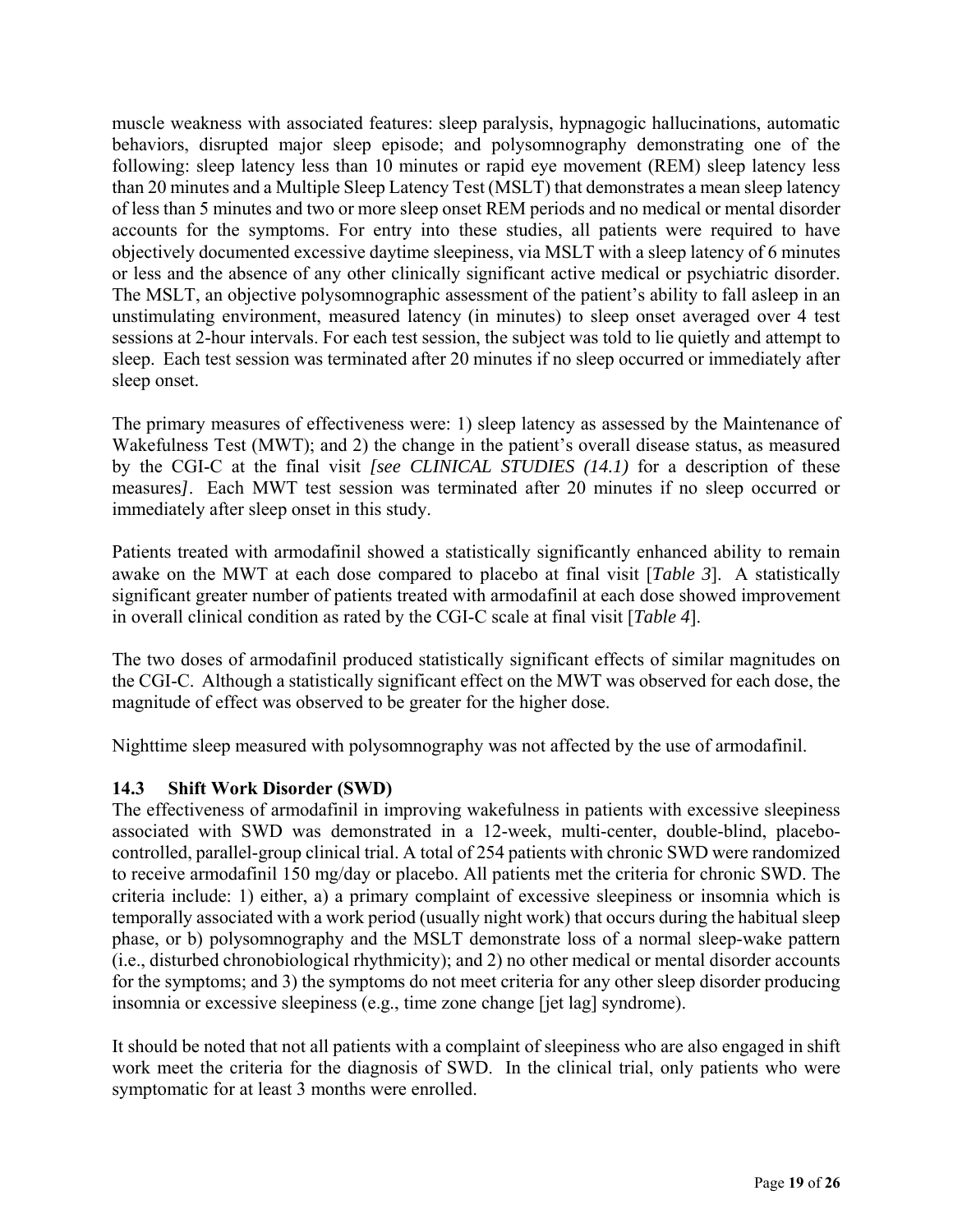<span id="page-19-0"></span>Enrolled patients were also required to work a minimum of 5 night shifts per month, have excessive sleepiness at the time of their night shifts (MSLT score  $\leq 6$  minutes), and have daytime insomnia documented by a daytime polysomnogram.

The primary measures of effectiveness were: 1) sleep latency, as assessed by the Multiple Sleep Latency Test (MSLT) performed during a simulated night shift at the final visit; and 2) the change in the patient's overall disease status, as measured by the CGI-C at the final visit *[see CLINICAL STUDIES (14.1)* for a description of these measures*]*.

Patients treated with armodafinil showed a statistically significant prolongation in the time to sleep onset compared to placebo-treated patients, as measured by the nighttime MSLT at final visit (Table 3). A statistically significant greater number of patients treated with armodafinil showed improvement in overall clinical condition as rated by the CGI-C scale at final visit (*Table 4*).

Daytime sleep measured with polysomnography was not affected by the use of armodafinil.

| Table 3: Average Baseline Sleep Latency and Change from Baseline at Final Visit (MWT |
|--------------------------------------------------------------------------------------|
| and MSLT in minutes)                                                                 |

| <b>Disorder</b> | <b>Measure</b> | Armodafinil<br>$150$ mg* |                                       |                 | Armodafinil<br>$250$ mg <sup>*</sup>  |                 | <b>Placebo</b>                        |
|-----------------|----------------|--------------------------|---------------------------------------|-----------------|---------------------------------------|-----------------|---------------------------------------|
|                 |                | <b>Baseline</b>          | <b>Change from</b><br><b>Baseline</b> | <b>Baseline</b> | <b>Change from</b><br><b>Baseline</b> | <b>Baseline</b> | <b>Change from</b><br><b>Baseline</b> |
| OSA I           | <b>MWT</b>     | 21.5                     | 1.7                                   | 23.3            | 2.2                                   | 23.2            | $-1.7$                                |
| OSA II          | <b>MWT</b>     | 23.7                     | 2.3                                   |                 |                                       | 23.3            | $-1.3$                                |
| Narcolepsy      | <b>MWT</b>     | 12.1                     | 1.3                                   | 9.5             | 2.6                                   | 12.5            | $-1.9$                                |
| <b>SWD</b>      | <b>MSLT</b>    | 2.3                      | 3.1                                   |                 |                                       | 2.4             | 0.4                                   |

\*Significantly different than placebo for all trials  $(p<0.05)$ 

## **Table 4: Clinical Global Impression of Change (CGI-C) (Percent of Patients Who Improved at Final Visit)**

| <b>Disorder</b> | Armodafinil<br>$150$ mg <sup>*</sup> | Armodafinil<br>$250$ mg <sup>*</sup> | <b>Placebo</b> |
|-----------------|--------------------------------------|--------------------------------------|----------------|
| DSA I           | 71%                                  | 74%                                  | 37%            |
| OSA II          | 71%                                  | $\overline{\phantom{0}}$             | 53%            |
| Narcolepsy      | 69%                                  | 73%                                  | 33%            |
| SWD             | 79%                                  | $\overline{\phantom{0}}$             | 59%            |

\*Significantly different than placebo for all trials  $(p<0.05)$ 

# **16 HOW SUPPLIED/STORAGE AND HANDLING**

# **16.1 How Supplied**

Armodafinil Tablets are available as follows:

50 mg: White to off white, round, biconvex tablets debossed with "LU" on one side "X41" on the other side.

NDC 68180-569-07 - Bottles of 60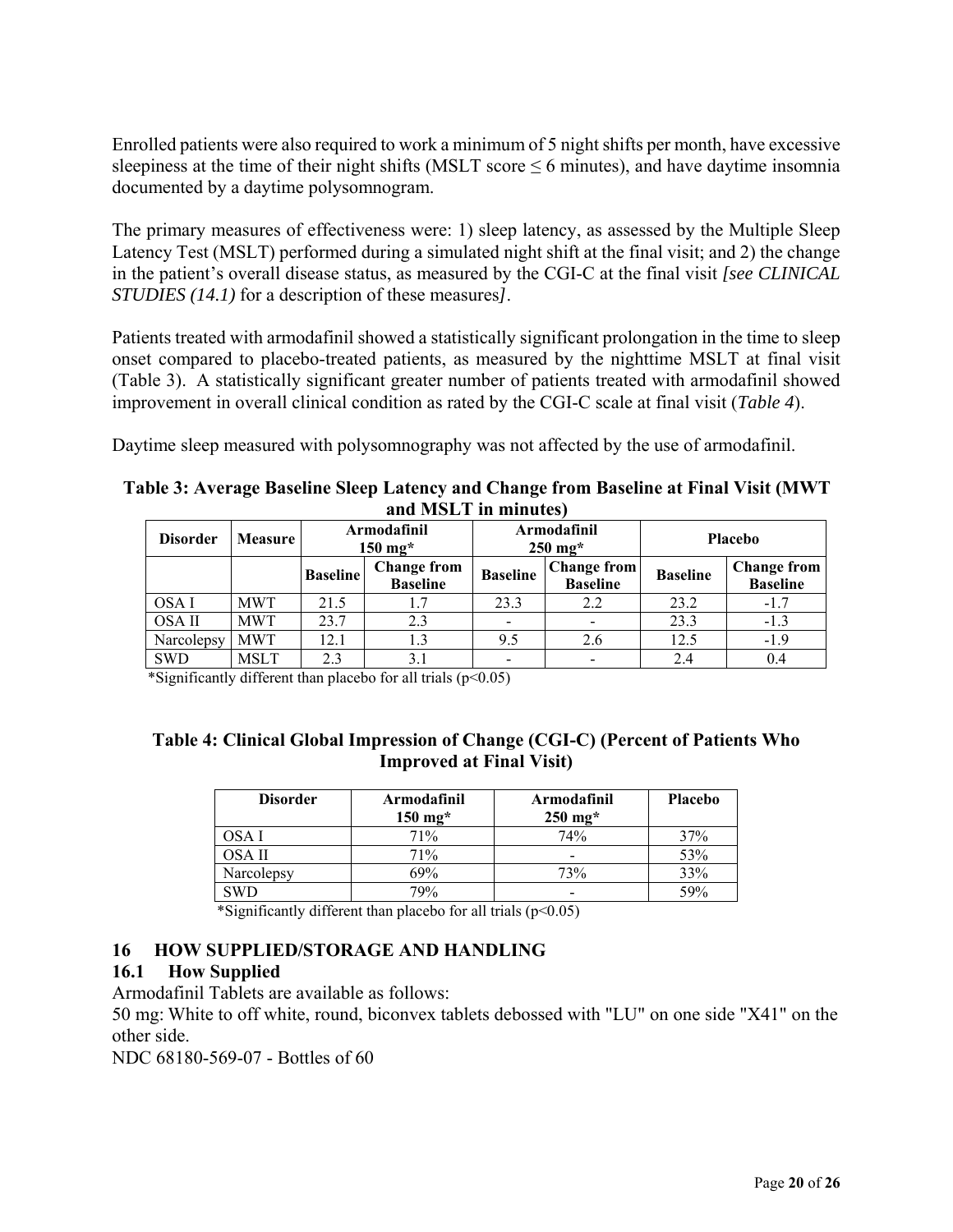<span id="page-20-0"></span>150 mg: White to off white, oval, biconvex tablets debossed with "LU" on one side "X43" on the other side. NDC 68180-571-07 - Bottles of 60

NDC 68180-571-02 - Bottles of 500

200 mg: White to off white, oval, biconvex tablets debossed with "LU" on one side "X44" on the other side. NDC 68180-572-07 - Bottles of 60 NDC 68180-572-02 - Bottles of 500

250 mg: White to off white, oval, biconvex tablets debossed with "LU" on one side "X45" on the other side. NDC 68180-573-07 - Bottles of 60 NDC 68180-573-02 - Bottles of 500

# **16.2 Storage**

Store at 25<sup>o</sup>C (77<sup>o</sup>F); excursions permitted to 15<sup>o</sup> to 30<sup>o</sup>C (59<sup>o</sup> to 86<sup>o</sup>F) [see USP Controlled Room Temperature].

## **17 PATIENT COUNSELING INFORMATION**

Advise the patient to read the FDA-approved patient labeling (Medication Guide).

### **Serious Dermatologic Reactions**

Advise patients and caregivers about the risk of potentially fatal serious skin reactions. Educate patients about the signs and symptoms that may signal a serious skin reaction. Instruct patients to discontinue armodafinil tablets and consult with their healthcare provider immediately if a skin reaction such as rash, mouth sores, blisters, or peeling skin occurs during treatment with armodafinil tablets *[see WARNINGS AND PRECAUTIONS (5.1)].* 

### **DRESS/Multi-organ Hypersensitivity**

Instruct patients that a fever associated with signs of other organ system involvement (e.g., rash, lymphadenopathy, hepatic dysfunction) may be drug-related and should be reported to their healthcare provider immediately *[see WARNINGS AND PRECAUTIONS (5.2)].*

### **Angioedema and Anaphylactic Reactions**

Advise patients of life-threatening symptoms suggesting anaphylaxis or angioedema (such as hives, difficulty in swallowing or breathing, hoarseness, or swelling of the face, eyes, lips, or tongue) that can occur with armodafinil tablet. Instruct them to discontinue armodafinil tablet and immediately report these symptoms to their healthcare provider *[see WARNINGS AND PRECAUTIONS (5.3)].* 

### **Wakefulness**

Advise patients that treatment with armodafinil tablet will not eliminate their abnormal tendency to fall asleep. Advise patients that they should not alter their previous behavior with regard to potentially dangerous activities (e.g., driving, operating machinery) or other activities requiring appropriate levels of wakefulness, until and unless treatment with armodafinil tablet has been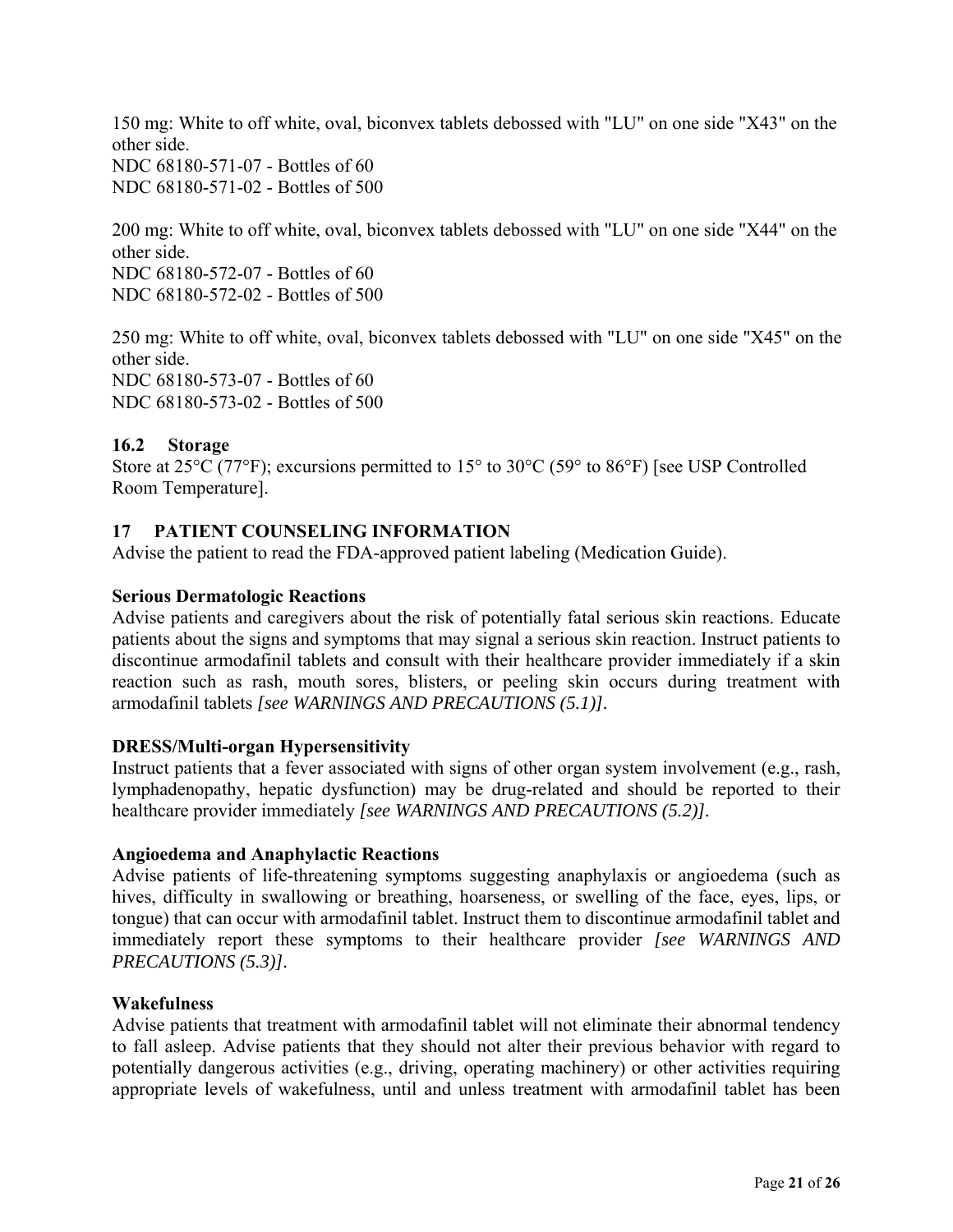shown to produce levels of wakefulness that permit such activities. Advise patients that armodafinil tablet is not a replacement for sleep. **Continuing Previously Prescribed Treatments**  Inform patients that it may be critical that they continue to take their previously prescribed treatments (e.g., patients with OSA receiving CPAP should continue to do so).

## **Psychiatric Symptoms**

Advise patients to stop taking armodafinil tablet and contact their physician right away if they experience, depression, anxiety, or signs of psychosis or mania.

## **Pregnancy**

Advise women that there is a pregnancy exposure registry that monitors pregnancy outcomes in women exposed to armodafinil tablets during pregnancy *[see USE IN SPECIFIC POPULATIONS (8.1)].*

## **Females of Reproductive Potential**

Caution females regarding the potential increased risk of pregnancy when using hormonal contraceptives (including depot or implantable contraceptives) with armodafinil tablet and advise females who are using a hormonal method of contraception to use an additional barrier method or an alternative non-hormonal method of contraception during treatment with armodafinil tablet and for one month after discontinuation of armodafinil tablet.

### *Concomitant Medication*

Advise patients to inform their physician if they are taking, or plan to take, any prescription or over-the-counter drugs, because of the potential for interactions between armodafinil and other drugs.

### *Alcohol*

Advise patients that the use of armodafinil tablet in combination with alcohol has not been studied. Advise patients that it is prudent to avoid alcohol while taking armodafinil tablet.

Manufactured for: **Lupin Pharmaceuticals, Inc.**  Baltimore, Maryland 21202 United States.

Manufactured by: **Lupin Limited** Goa 403 722 INDIA. Revised: May 2017 **ID#: 251372**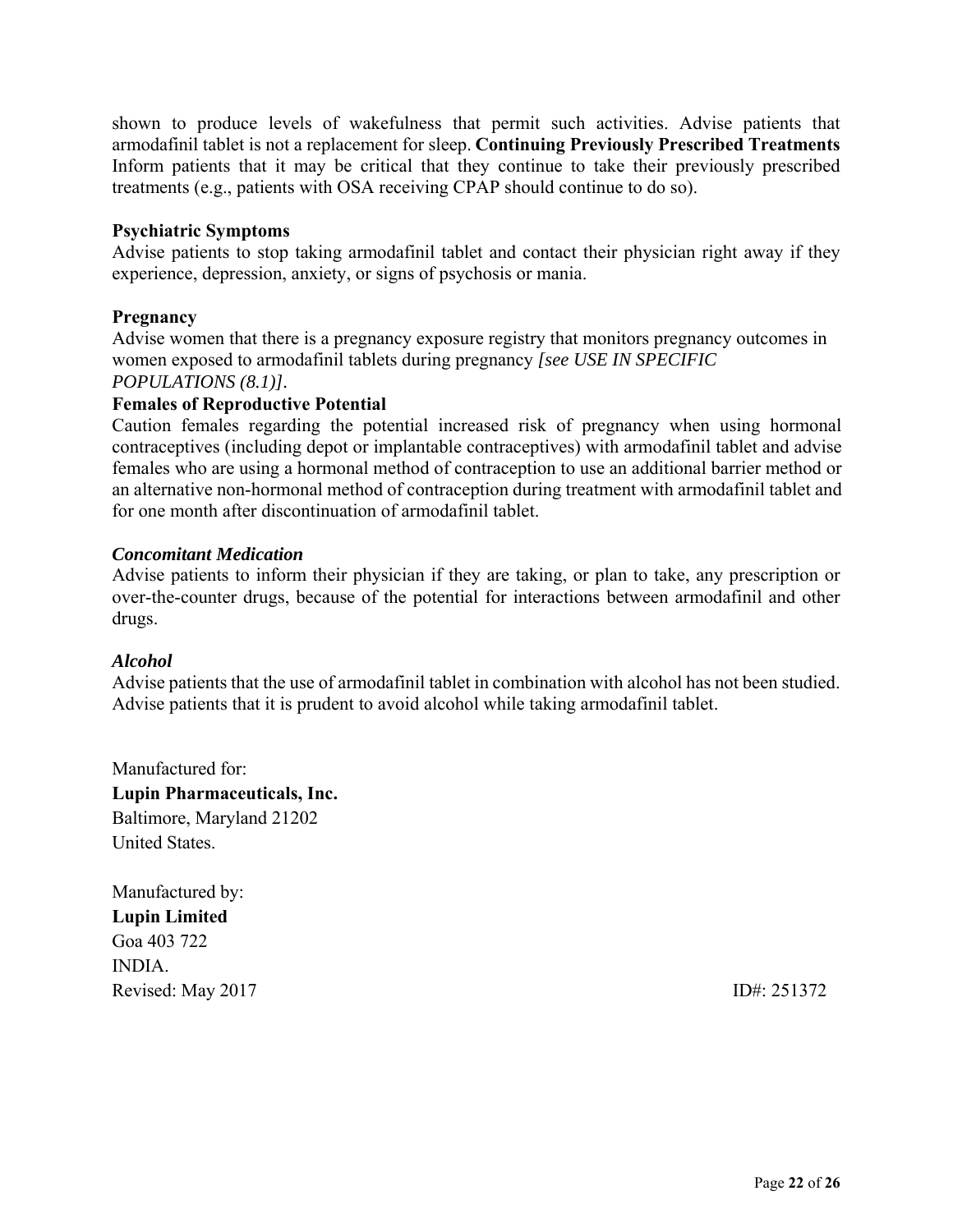## **MEDICATION GUIDE**

## **ARMODAFINIL (ar moe daf′ i nil) TABLETS C-IV**

#### **What is the most important information I should know about armodafinil tablets?**

**Armodafinil tablet is a federal controlled substance (C-IV) because it can be abused or lead to dependence. Keep armodafinil in a safe place to prevent misuse and abuse. Selling or giving**  away armodafinil may harm others, and is against the law. Tell your doctor if you have ever abused or been dependent on alcohol, prescription medicines or street drugs.

**Armodafinil tablet may cause serious side effects including a serious rash or a serious allergic reaction that may affect parts of your body such as your liver or blood cells. Any of these may need to be treated in a hospital and may be life-threatening.**

**Stop taking armodafinil tablet and call your doctor right away or get emergency help if you have any of these symptoms:**

- skin rash, hives, sores in your mouth, or your skin blisters and peels
- swelling of your face, eyes, lips, tongue, or throat
- trouble swallowing, breathing or hoarseness
- fever, shortness of breath, swelling of the legs, yellowing of the skin or whites of the eyes, or dark urine.

If you have a severe rash with armodafinil tablet, stopping the medicine may not keep the rash from becoming life-threatening or causing you to be permanently disabled or disfigured.

### **Armodafinil tablet is not approved for use in children for any medical condition.**

It is not known if armodafinil tablet is safe and effective in children under the age of 18.

### **What is armodafinil tablet?**

Armodafinil tablet is a prescription medicine used to improve wakefulness in adults who are very sleepy due to one of the following diagnosed sleep disorders:

- narcolepsy
- obstructive sleep apnea (OSA). Armodafinil tablet is used with other medical treatments for this sleep disorder. Armodafinil tablet does not take the place of using your CPAP machine or other treatments that your doctor has prescribed for this condition. It is important that you continue to use these treatments as prescribed by your doctor.
- shift work disorder (SWD)

Armodafinil tablet will not cure these sleep disorders. Armodafinil tablet may help the sleepiness caused by these conditions, but it may not stop all your sleepiness. Armodafinil tablet does not take the place of getting enough sleep. Follow your doctor's advice about good sleep habits and using other treatments.

#### **Do not take armodafinil tablet:**

• are allergic to any of its ingredients. See the end of this Medication Guide for a complete list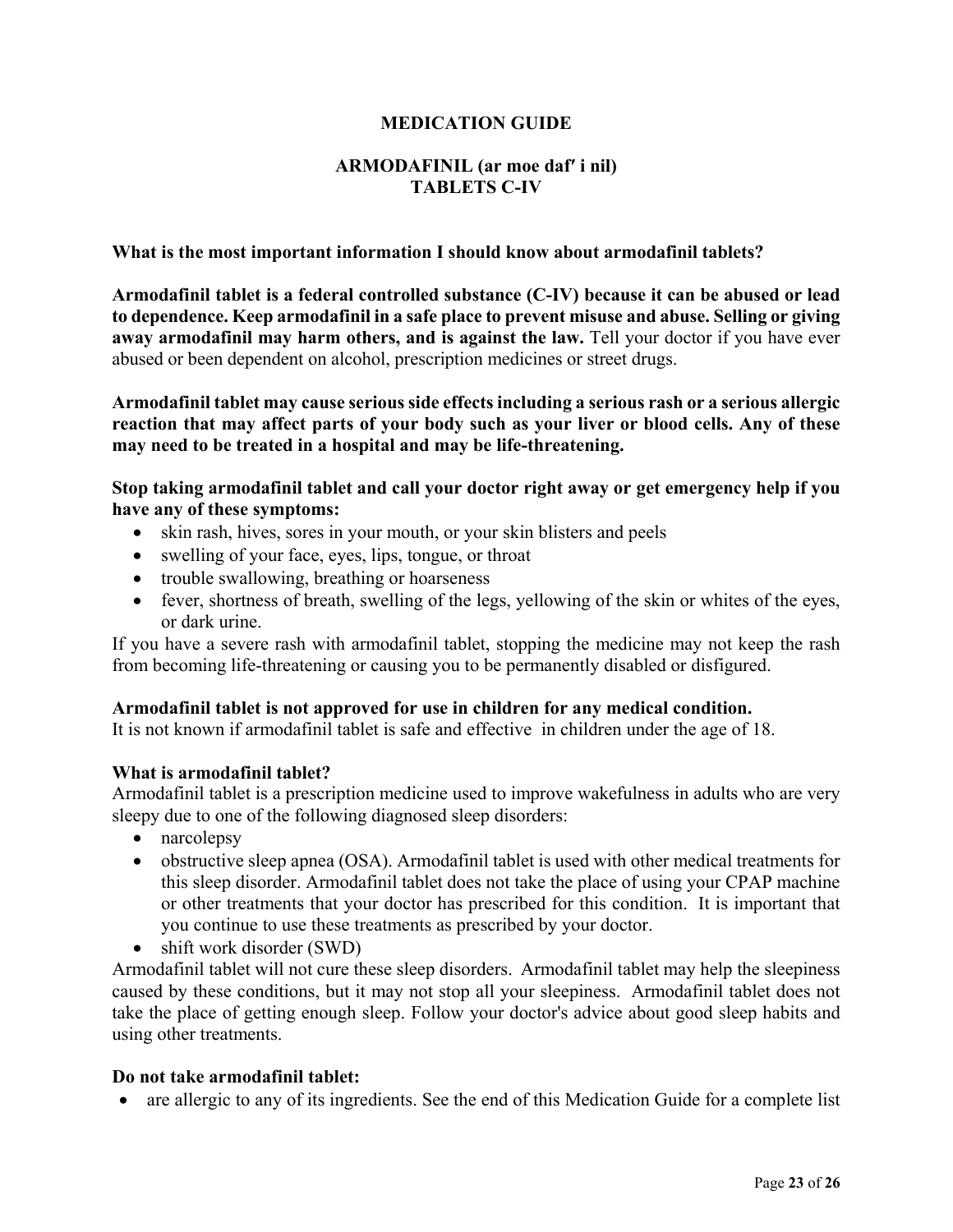of ingredients in armodafinil tablet.

• have had a rash or allergic reaction to either armodafinil or modafinil (PROVIGIL $^{\circledR}$ ). These medicines are very similar.

# **Before you take armodafinil, tell your doctor about all of your medical conditions, including if you:**

- have a history of mental health problems, including psychosis
- have heart problems or had a heart attack
- have high blood pressure. Your blood pressure may need to be checked more often while taking armodafinil tablet.
- have liver or kidney problems
- have a history of drug or alcohol abuse or addiction
- are pregnant or planning to become pregnant. It is not known if armodafinil tablet will harm your unborn baby.
- are breastfeeding. It is not known if armodafinil passes into your milk. Talk to your doctor about the best way to feed your baby if you take armodafinil tablet.

**Tell your doctor about all the medicines you take**, including prescription and over-the-counter medicines, vitamins, and herbal supplements. Armodafinil tablet and many other medicines can interact with each other, sometimes causing side effects. Armodafinil tablet may affect the way other medicines work, and other medicines may affect how armodafinil tablet works. Your dose of armodafinil tablet or certain other medicines may need to be changed.

Especially, tell your doctor if you use or take:

• a hormonal birth control method, such as birth control pills, shots, implants, patches, vaginal rings, and intrauterine devices (IUDs). Hormonal birth control methods may not work while you take armodafinil tablet. Women who use one of these methods of birth control may have a higher chance for getting pregnant while taking armodafinil tablet, and for 1 month after stopping armodafinil tablet. You should use effective birth control while taking armodafinil and for 1 month after your final dose. Talk to your doctor about birth control choices that are right for you while taking armodafinil tablet.

Know the medicines you take. Keep a list of them and show it to your doctor and pharmacist when you get a new medicine. Your doctor or pharmacist will tell you if it is safe to take armodafinil tablet and other medicines together. Do not start any new medicines with armodafinil tablet unless your doctor has told you it is okay.

# **How should I take armodafinil tablet?**

- Take armodafinil tablet exactly as prescribed by your doctor. Your doctor will prescribe the dose of armodafinil tablet that is right for you. Do not change your dose of armodafinil tablet without talking to your doctor.
- Your doctor will tell you the right time of day to take armodafinil tablet.
	- o People with narcolepsy or OSA usually take armodafinil tablet one time each day in the morning.
	- o People with SWD usually take armodafinil tablet about 1 hour before their work shift.
- Do not change the time of day you take armodafinil tablet unless you have talked to your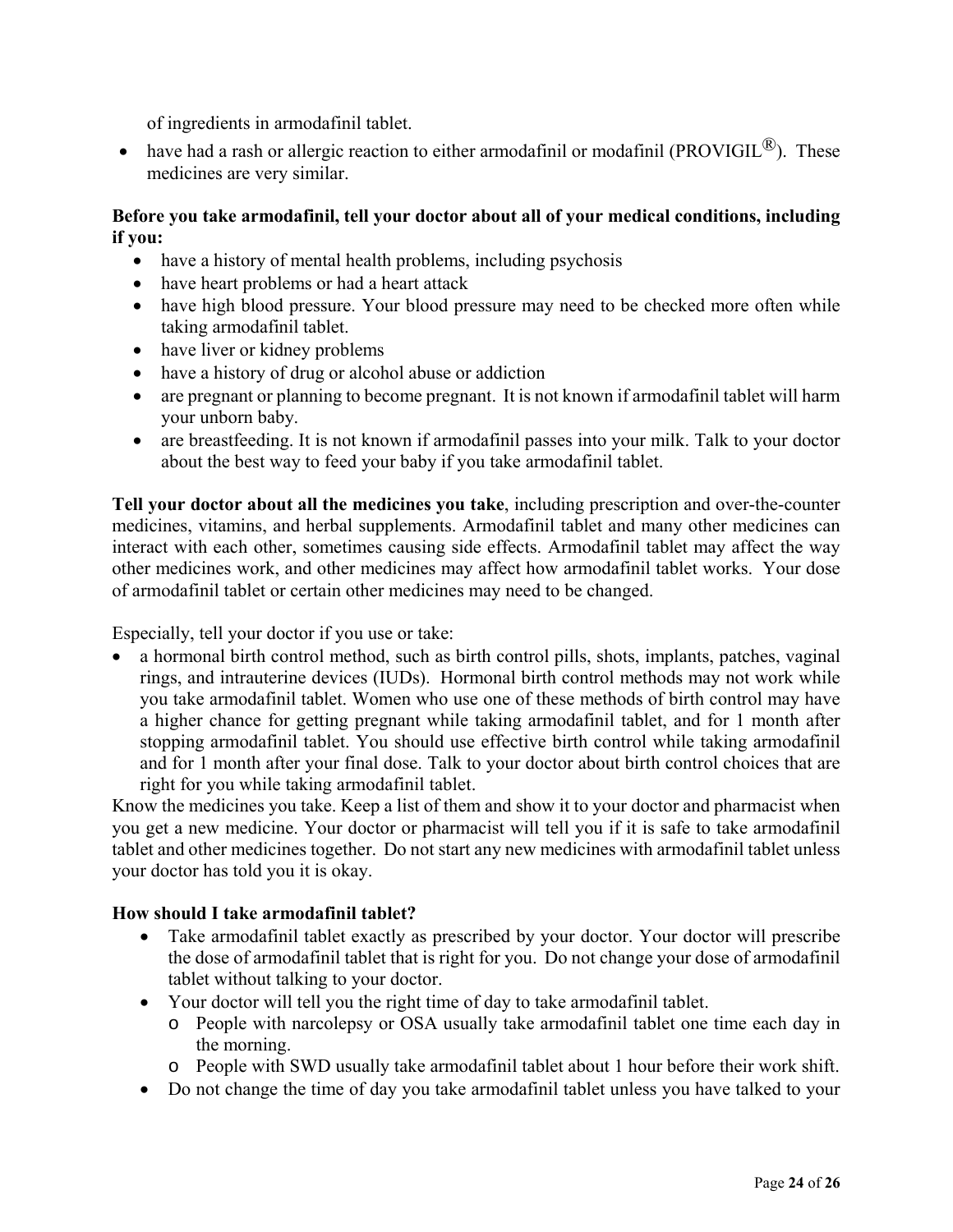doctor. If you take armodafinil tablet too close to your bedtime, you may find it harder to go to sleep.

- You can take armodafinil tablet with or without food.
- If you take more than your prescribed dose or if you take an overdose of armodafinil tablet, call your doctor or poison control center right away.

Symptoms of an overdose of armodafinil tablet may include:

- Trouble sleeping
- Restlessness
- Confusion
- Feeling disoriented
- Feeling excited
- Hearing, seeing, feeling, or sensing things that are not really there (hallucinations)
- Nausea and diarrhea
- A fast or slow heartbeat
- Chest pain
- Increased blood pressure
- Anxiety
- Shortness of breath

## **What should I avoid while taking armodafinil tablet?**

- Do not drive a car or do other dangerous activities until you know how armodafinil tablet affects you. People with sleep disorders should always be careful about doing things that could be dangerous. Do not change your daily habits until your doctor tells you it is okay.
- You should avoid drinking alcohol. It is not known how drinking alcohol will affect you when taking armodafinil tablet.

### **What are possible side effects of armodafinil tablet?**

**Armodafinil tablet may cause serious side effects.** Stop taking armodafinil tablet and call your doctor right away or get emergency help if you get any of the following:

 **a serious rash or serious allergic reaction. (See "What is the most important information I should know about armodafinil tablet?")**

### **mental (psychiatric) symptoms, including:**

- o depression
- o feeling anxious
- o hearing, seeing, feeling, or sensing things that are not really there (hallucinations)
- o an extreme increase in activity and talking (mania)
- o thoughts of suicide
- o aggressive behavior
- o other mental problems
- **symptoms of a heart problem,** including chest pain, abnormal heart beats, and trouble breathing.

The most common side effects of armodafinil tablets include: